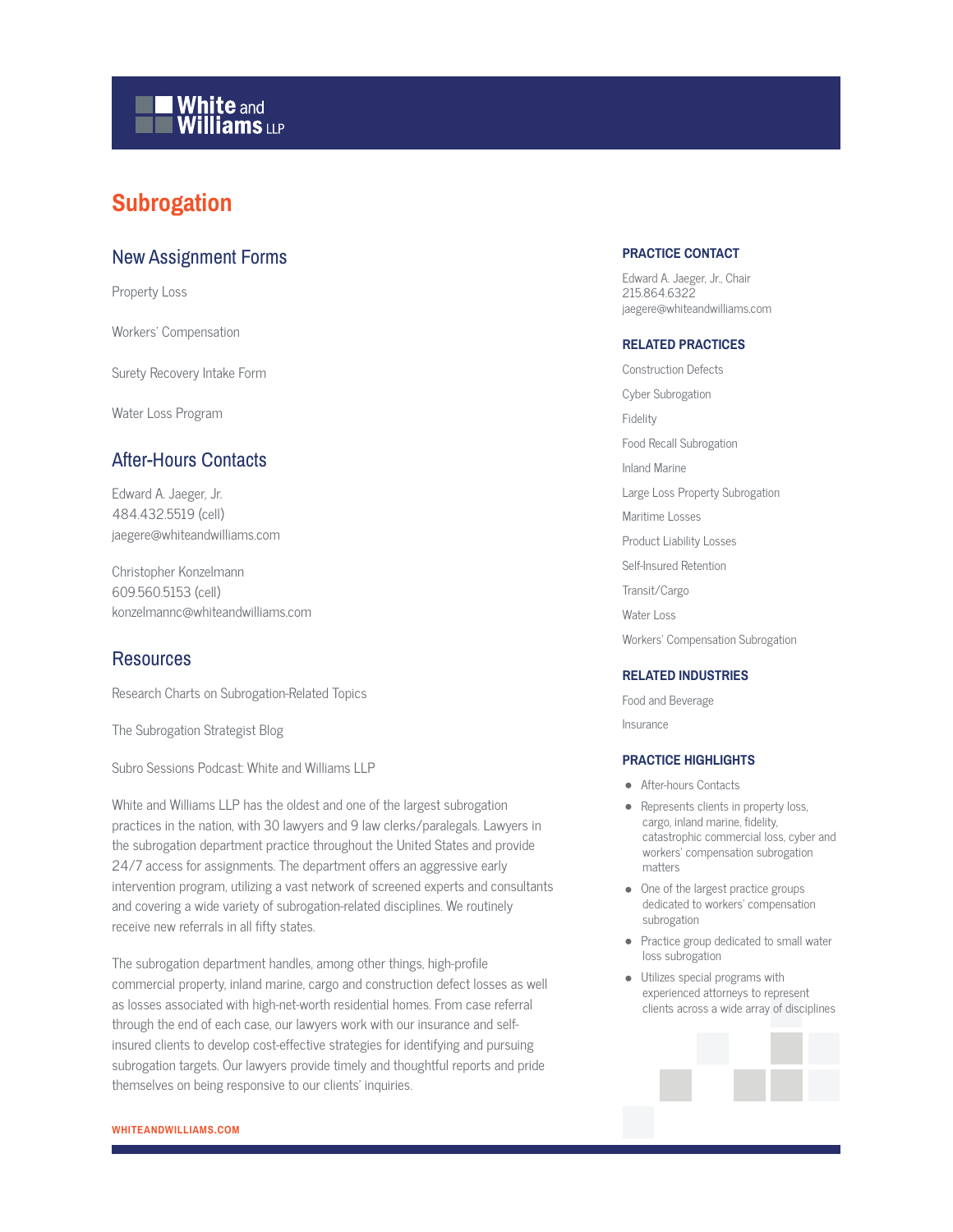

In addition to handling large-dollar losses, the department has experienced lawyers focusing on mid-level and arbitration losses involving appliance, chimney and electrical malfunctions as well as pipe failures and other failures common in both commercial and personal lines cases. The department also has a special program for smaller water loss cases, offering our customers reduced expert rates and a cost-effective way to handle cases that qualify for the program.

Partners in the subrogation department are members of the National Association of Subrogation Professionals (NASP), Property Loss Research Bureau (PLRB) and Loss Executives Association (LEA). Our partners are frequent speakers at national conferences on subrogation and litigation related topics for these organizations.

## Value-Added Services

Most subrogation cases are handled on a contingent-fee basis. As an added-value service, we offer our clients closed file reviews and in-house training seminars upon request. We also maintain a policy of providing courtesy "brain storming" teleconferences on matters that are not likely to turn into assignments but are of importance to our clients. In addition, we maintain a blog – Subrogation Strategist – that discusses current subrogation cases and trends. Because we monitor issues that arise around the country, we are able to quickly identify new trends and advise our clients accordingly.

As part of our effort to provide outstanding customer service, the subrogation department provides a quarterly report summarizing each client's pending cases. The department also offers periodic, comprehensive, in-person reviews of each client's pending cases at the client's locale or in our offices. In addition, in recognition of our clients' concerns for securing cost-effective subrogation returns, we track and periodically review expenses for each file to perform a cost-benefit analysis for each case.

As part of our value-added services, we also maintain Research Charts on Subrogation-Related Topics.

The subrogation department has the advantage of access to many other professionals within our 200+ lawyer firm. Our lawyers practice in areas such as environmental law, construction defect litigation, bankruptcy, financing, legal malpractice, class action litigation and other fields. When needed, lawyers from other practice areas are enlisted to assist on subrogation cases as part of the litigation team, or on a consulting basis. Their services, when necessary, are typically included in the services covered under the contingent fee agreement applicable to the case.

#### **Large Loss Property Subrogation**

Our lawyers practice throughout the United States and routinely investigate and litigate large losses, including warehouse fires, manufacturing plant fires, apartment and condominium complex fires, lumber mill fires and residential house fires. We also regularly handle losses involving building collapses, construction defects, equipment failures, flooding, water main breaks, gas leaks, windstorms, fire suppression failures and plumbing system failures.

Our lawyers have extensive experience working with insurers, third-party administrators, self-insureds and a nationwide network of highly-qualified investigators and forensic consultants. We quickly and efficiently develop liability theories and evaluate potential recovery impediments, allowing our clients to make educated and cost-effective decisions related to the pursuit of responsible third parties.

White and Williams is a recognized leader in the subrogation industry and our lawyers are active members of the National Association of Subrogation Professionals (NASP), where they frequently lecture at the organization's conferences, present webinars and publish in NASP's industry publications. Our lawyers are also active in other insurance-related groups, including the Property & Liability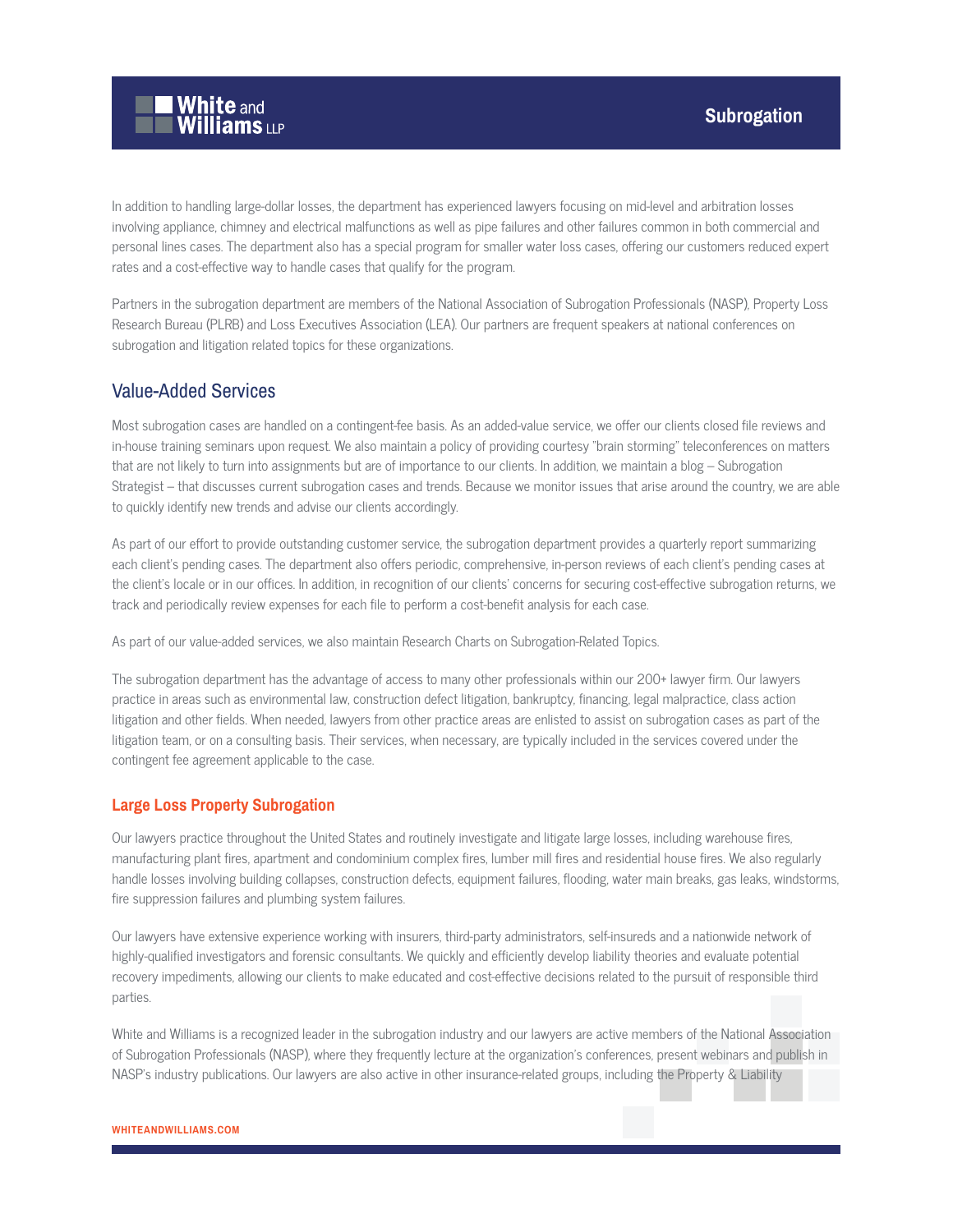

Resources Bureau (PLRB) and the CLM. The department's lawyers are also frequent lecturers at and instructors for the International Association of Arson Investigators (IAAI), who offer a Certified Fire Investigator (CFI) designation. As leaders in the subrogation industry, our lawyers have unique insights into all aspects of subrogation and have made significant recoveries for our clients on matters that other subrogation firms closed or rejected.

Our large loss property subrogation clients have the added advantage of access, where needed, to over 200 other lawyers in the firm that specialize in environmental law, bankruptcy law, cyber law and class action litigation. These lawyers become part of the litigation team when a loss requires specialized expertise in one of those fields.

## **Cyber Subrogation**

In light of the almost daily news stories about cybersecurity breaches, cybersecurity is a concern for businesses of all sizes and in every industry. When a data security breach provides subrogation opportunities, our subrogation lawyers work closely with the Cyber Law and Data Protection Group to investigate the cause of the loss and identify potential targets. Depending on the cause of the loss, potential targets include network security companies, vendors providing technology services and businesses or parents who fail to take reasonable measures to guard against viruses that can infect an insured's computer.

Although the investigation of cyber-related loss claims can be a daunting task, utilizing standard subrogation investigation techniques designed to ensure early intervention by cyber-security experts, the preservation of evidence, the development of legal theories and the identification of potential targets helps our clients maximize their recoveries. Working with forensic experts, we oversee the examination of affected computers to identify the virus that attacked the system and its source to discover how the virus got into the insured's computer. Once potential targets are identified, our subrogation lawyers aggressively pursue the targets and work to overcome defenses such as those based on contractual waiver, damages limitation and indemnification clauses. When pre-suit settlement negotiations fail, our experienced, multi-disciplinary team of litigators pursue potential targets through litigation.

## **Construction Defects**

Whether the matter at issue involves a large loss construction-related subrogation claim – such as a catastrophic condominium loss – or a residential construction loss, our lawyers have the experience to assist you with handling your complex claim. Our subrogation team works with you to promptly investigate the loss and identify possible targets no matter whether the loss at issue results from a fire, water loss, collapse, the removal of lateral support or an equipment failure or an explosion.

As part of our subrogation investigation, we work with a nationwide panel of experts and analyze possible defenses. In construction cases, where there are frequently multiple tiers of contractors, the parties often use American Institute of Architects (AIA) contracts that expressly address subrogation claims. Our lawyers routinely analyze these clauses and, consequently, they understand the nuances of these form contracts' terms and can determine whether the applicable jurisdiction applies these clauses to, for example, post-construction losses or losses to non-work or adjacent property. We are proud to have been involved in one of the leading cases addressing the scope of an AIA subrogation waiver clause (John L. Mattingly Constr. Co. v. Hartford Underwriters Ins. Co., 999 A.2d 1066 (Md. 2010)), where the court, agreeing with our position, found that the phrase "the Work" in the AIA contract clause at issue was ambiguous and, thus, the defendant was not entitled to summary judgment.

In addition to having experience analyzing waiver of subrogation clauses, our lawyers have experience with, among other things, the following:

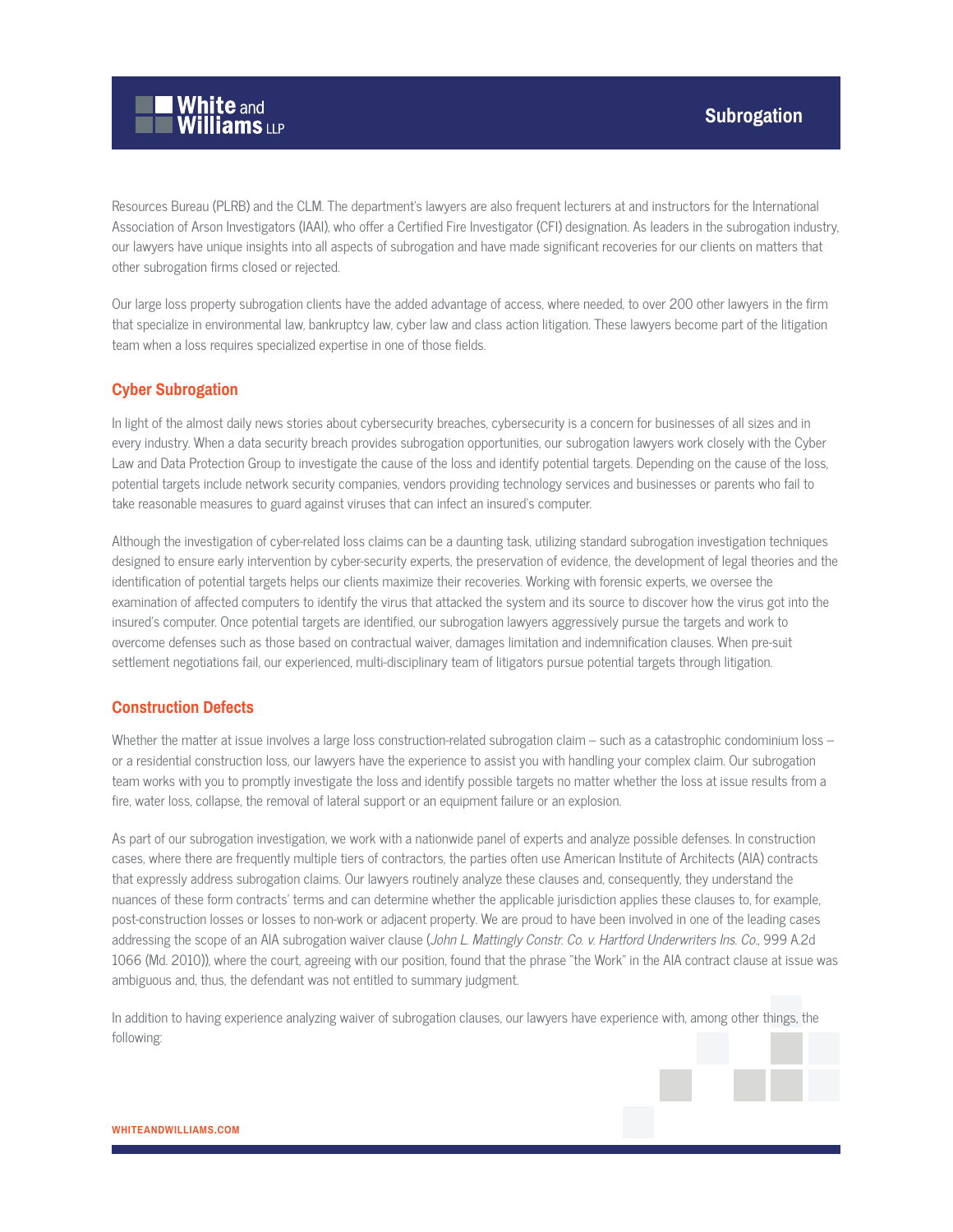

- arguments based on the insurer being a mere volunteer;
- defense contentions that equitable principles apply to conventional subrogation claims and, thus, the insured should be made whole before the insurer;
- disputes based on the economic loss doctrine;
- arguments contending that a lawsuit should be dismissed in favor of arbitration;
- determining whether a waiver of subrogation or other clause is unenforceable as against public policy;
- analyzing whether the applicable jurisdiction's Right to Repair Act, Residential Construction Liability Act or similar statute impacts the construction defect claim at issue;
- evaluating whether, in addition to contractual claims, an insurer can pursue claims based on state consumer protection or Deceptive Trade Practices Act laws; and
- determining how a state's statute of repose impacts the claim and whether, in cases involving multiple contractors, there are different accrual dates.

Whether your case involves a waiver of subrogation clause, the economic loss doctrine or another construction-related issue, you can be sure that White and Williams stays informed on construction-related developments taking place around the nation. In addition to keeping its lawyers informed on these issues, our subrogation department frequently provides updates regarding construction-related trends and cases in its blog, Subrogation Strategist, which we hope that you follow.

#### **Fidelity**

A business does not expect to suffer losses because of deceit by its employees, but it happens. Our lawyers have many years of experience identifying and pursuing all potential avenues of recovery when an employee steals from his or her employer. Recognizing that claims against financial institutions such as banks have short time limitation periods, our lawyers work closely with insurers and bonding companies to quickly engage forensic accountants to unravel the often-times, complex criminal schemes at issue to determine how thefts were accomplished and quantify the amount of the loss. Once we identify potential targets, our lawyers aggressively pursue recovery from the responsible parties through civil litigation and, where appropriate, work with government authorities to obtain criminal restitution.

To maximize recovery, we also pursue potentially liable third parties, such as outside auditors and accountants who fail to detect the wrongdoer's criminal scheme or weaknesses in the insured's internal controls. Financial institutions such as banks are also potential targets and our lawyers are well-versed in the provisions of the Uniform Commercial Code governing actions against banks in cases involving forged or misappropriated checks.

We have made numerous, significant subrogation recoveries in fidelity matters of this type and are ready to assist you in evaluating all potential recovery targets presented by the specific circumstances of each claim.

#### **Food Recall Subrogation**

When contaminated food claims arise, for example, in cases involving allergens contaminating raw ingredients such as spices, it is important to move quickly to recall and, as appropriate, destroy the contaminated products. Our team of experienced subrogation lawyers works closely with claim professionals, insureds and forensic experts to analyze and minimize the costs involved in an insured's recall efforts. More importantly, our lawyers work with our insurance and food industry clients to maximize the recovery of direct and subrogation claims against the responsible suppliers, vendors or other parties. In conjunction with the pursuit of the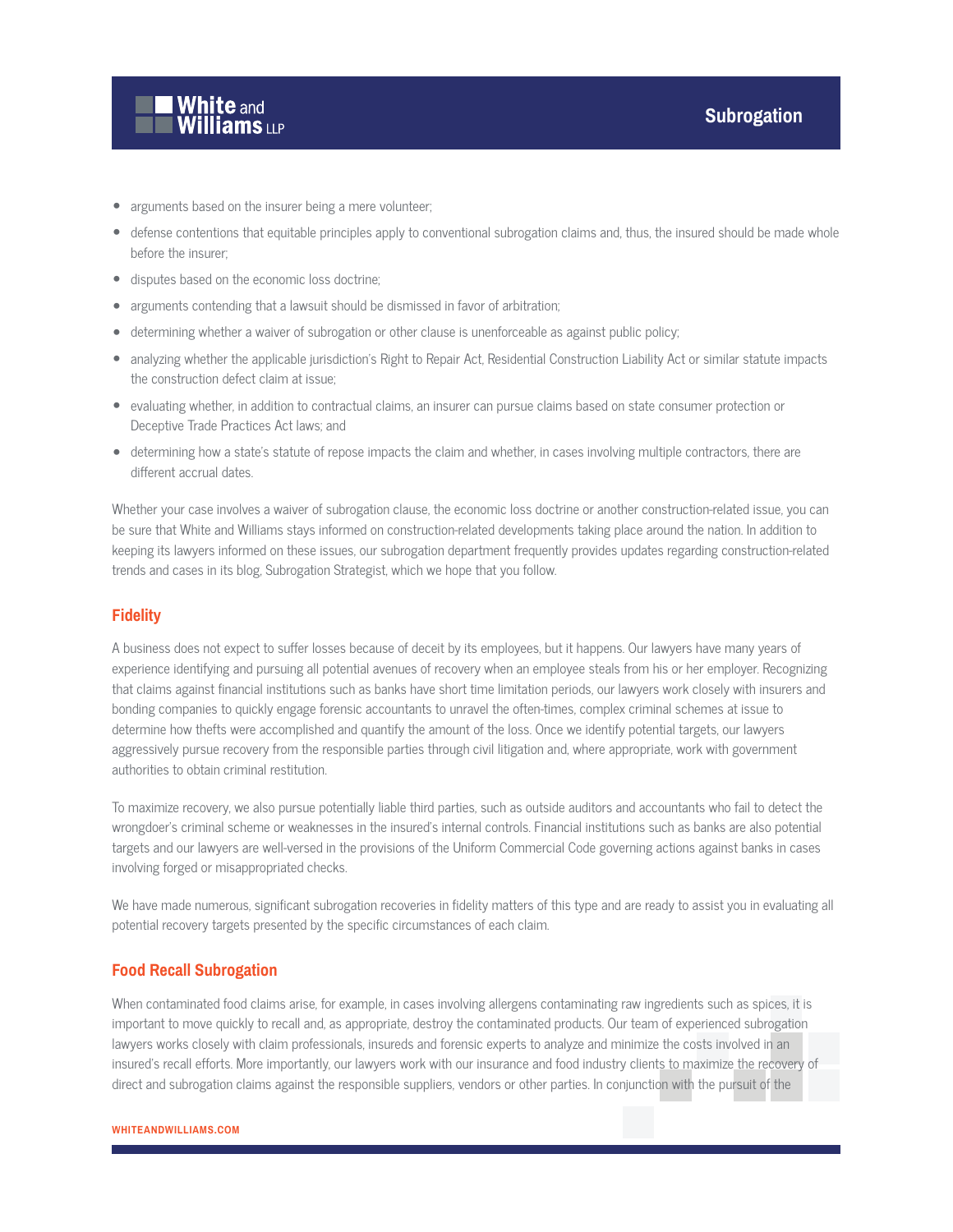

responsible parties, our lawyers negotiate and, where appropriate, litigate indemnity claims. In addition, our lawyers analyze and, as needed, defend against defenses based on "other insurance" clauses and, similarly, defenses arguing that a target's insurance is "excess" rather than "primary" insurance.

#### **Inland Marine**

While a standard property insurance policy insures stationery property, such as a home, an inland marine policy insures property in transit, transportation-related property – such as bridges – and some types of moveable property, such as fine arts, construction equipment and jewelry. Despite the differences between a standard property insurance policy and an inland marine insurance policy, the pursuit of an inland marine subrogation claim or a direct claim for self-insured clients operates under principles similar to property subrogation claims. Under these principles, a prompt and effective investigation helps to maximize a loss recovery when an insurer or a self-insured entity suffers a loss. To assist with the investigation process, we have a national network of skilled and experienced forensic experts who efficiently assist the investigation by providing expert opinions on causation or damages.

In addition to investigating the cause of a loss, our experienced lawyers review contract documents, bills of lading, limitation of liability clauses and subrogation waivers to identify barriers to recovery and to efficiently and cost effectively analyze the merits of each particular claim. Once our investigation identifies subrogation targets and after analyzing any barriers to recovery, our lawyers aggressively pursue identified targets. Where appropriate, our lawyers pursue alternative dispute resolution (ADR) procedures and, if the ADR process does not resolve the matter, our lawyers aggressively pursue litigation. In pursuit of subrogation targets, our lawyers have experience litigating cases around the country.

#### **Maritime Losses**

Whether you have suffered a loss arising from damage to a pleasure craft, commercial vessel, marina or pier or to cargo shipped pursuant to a marine bill of lading, our experienced admiralty, ocean marine and transportation lawyers can help both insurers and companies with large deductibles or self-insured retention limits recover the amount lost from the responsible parties. Like other subrogation claims, a successful recovery depends, initially, on a prompt and effective loss investigation. Therefore, when we receive a notice of loss, our lawyers work with you and a national network of forensic investigators to promptly investigate the loss and identify the responsible parties. In addition, they promptly review applicable admiralty and cargo-related laws – including the Carriage of Goods by Sea Act – as well as contractual barriers to recovery. Consequently, our lawyers have experience analyzing subrogation waivers, limitation of liability clauses, tariff provisions and contractual, bill of lading defenses such as Himalaya clause defenses. Using their extensive experience, our lawyers can help you identify and analyze the strength and weakness of your particular claim.

Once our investigation identifies subrogation targets and after analyzing any barriers to recovery, our lawyers aggressively pursue identified targets. Where appropriate, our lawyers pursue alternative dispute resolution (ADR) procedures and, if the ADR process does not resolve the case, our lawyers aggressively pursue litigation. In pursuit of subrogation targets, our lawyers have experience litigating cases around the country.

#### **Product Liability Losses**

Our experienced subrogation lawyers routinely handle products liability cases arising from fires, explosions, water losses and appliance, equipment and machinery failures. The types of product failures that our lawyers are familiar with include, but are not limited to:

● Dishwasher defects that cause fires or flooding

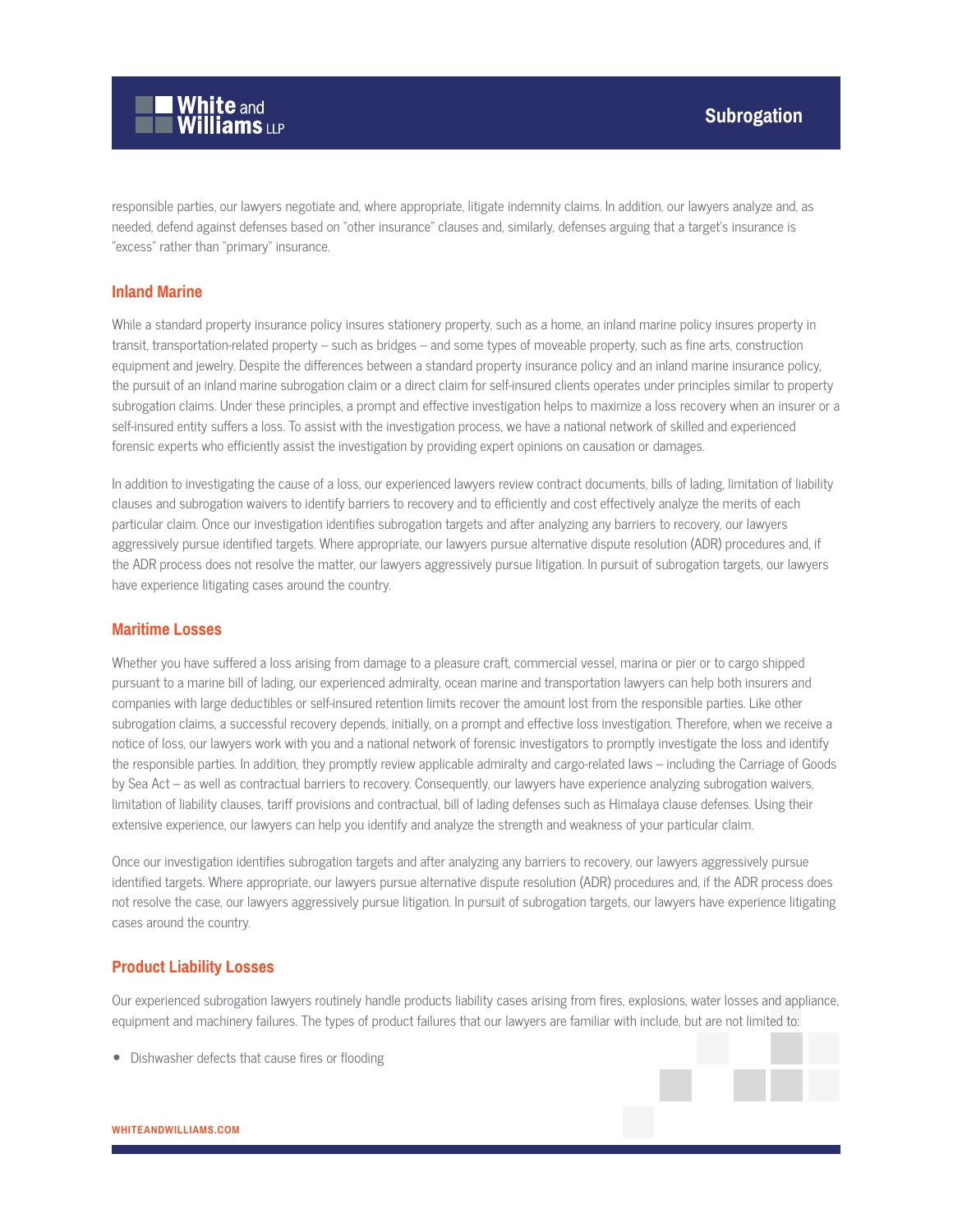

- Alarm/security system failures that allow for the theft of an insured's property or the spread of a fire
- Furnace and boiler part defects that result in fires
- Shredders, loaders and other large equipment failures that cause fires
- Defects in plumbing system components that lead to water losses
- Washer and dryer failures that cause fires or flooding
- Defective product warnings that cause fires, explosions or water damage
- Crane engine and part failures that cause fires or lead to a crane collapse
- Electrical panel failures that cause fires
- Defective solvents and other cleaning products that cause spontaneous combustion fires
- Defects in lithium batteries that lead to fires
- Defects in utility company equipment that lead to fires or explosions
- Solar panel defects that result in fires

When insurers or self-insured clients refer a products liability case to us, our lawyers work with the client to coordinate a prompt investigation that identifies target defendants and preserves evidence. To identify target defendants, our lawyers consider all potential theories of liability, such as liability based on design or manufacturing defects, the malfunction theory, res ipsa loquitor, successor liability, breach of implied or express warranties and the defendant's failure to warn of foreseeable risks. In addition, our lawyers analyze potential recovery bars, such as limitation of liability clauses, warranty exclusions, statutes of limitations, the economic loss doctrine and waiver of subrogation clauses. They also analyze the relevant jurisdiction's common law and/or Products Liability Acts to determine the proper standard for imposing liability on target defendants and identify parties in the supply chain who can be held liable for a manufacturer's defective product. In addition, our lawyers analyze potential defenses based on a lack of personal jurisdiction over the target defendants to make informed recommendations as to the best forum in which to pursue the defendants.

Once our investigation identifies subrogation targets and, after analyzing any barriers to recovery, our lawyers aggressively pursue identified targets. Where appropriate, our lawyers engage in alternative dispute resolution (ADR) procedures and, if the ADR process does not resolve the case, our lawyers aggressively pursue litigation. In pursuit of products liability subrogation targets, our lawyers have experience litigating cases around the country.

#### **Self-Insured Retention**

Many large companies self-insure part of the risks of doing business either through utilizing a self-insured retention (SIR) limit or a high deductible. Whether a company has a high deductible or an SIR limit, the company, like an insurance company, can pursue tortfeasors to recover the amount of money the company paid for a particular loss. Our dedicated subrogation lawyers, operating on a contingency basis and using their extensive experience pursuing subrogation claims against third-party tortfeasors, can work with you to develop a cost-effective recovery program.

Like subrogation claims, the success of a company's pursuit of its SIR limit loss depends, initially, on a prompt investigation, which is the key to maximizing the company's recovery. Working with a nationwide network of forensic experts, our lawyers promptly respond to accident sites and direct the investigation of losses resulting from a multitude of accident scenarios. For instance, our experienced lawyers frequently handle investigations of fire and water damage claims, maritime claims, machinery and equipment failure claims, cargo and transportation claims and construction defect claims. When investigating these claims, our lawyers remain aware of cost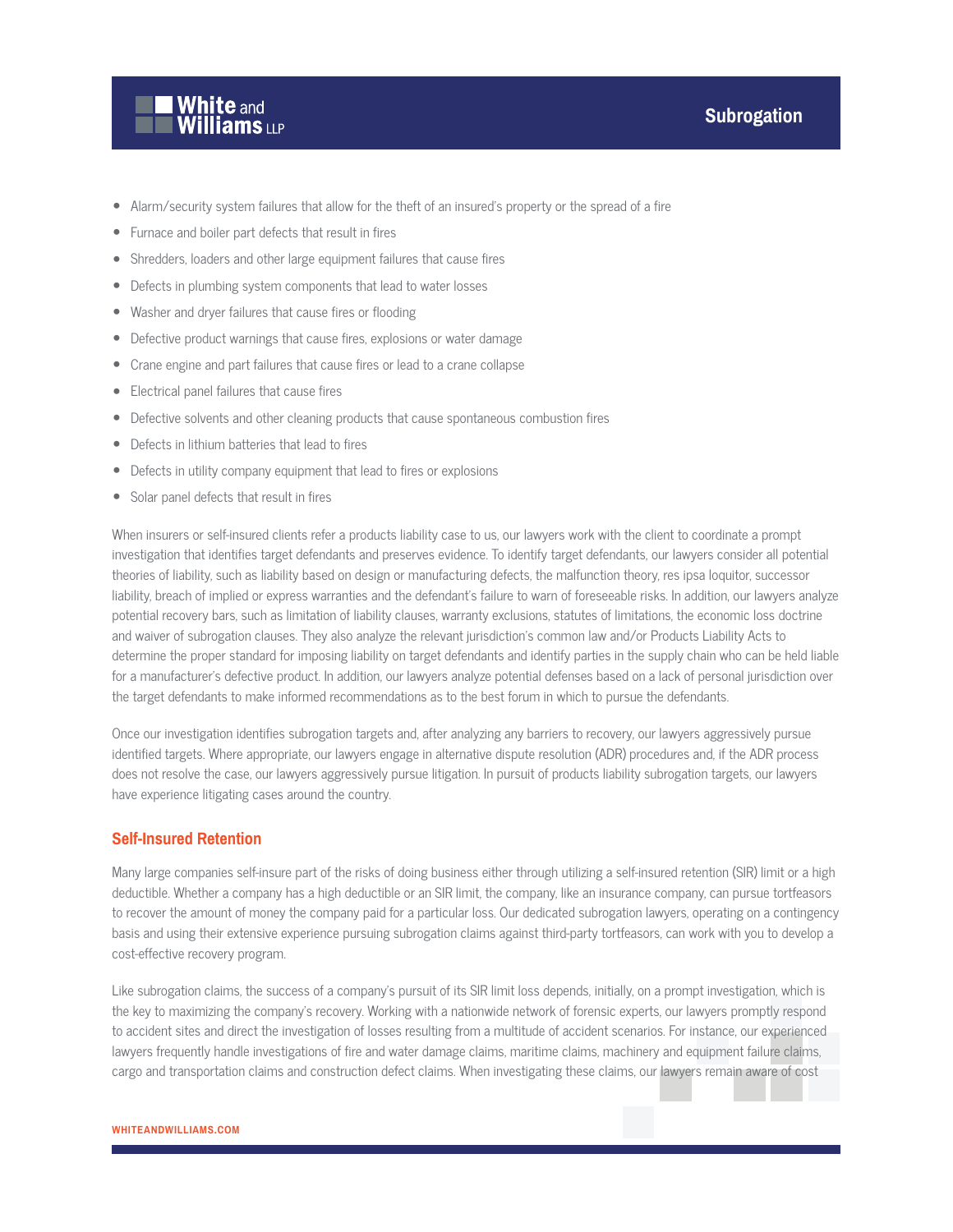

concerns associated with recovery efforts and, consequently, promptly investigate barriers to recovery – such as contractual waivers and damages limitations clauses – to eliminate cases that have little or no recovery potential in a timely and cost-effective manner.

#### **Transit/Cargo**

When a cargo shipment is lost or damaged, insurers, trucking companies, freight forwards, and shippers have an opportunity to subrogate and/or otherwise pursue their claims against tortfeasors and other parties within the shipment chain. Cargo and transportation losses implicate a variety of laws, including the Carmack Amendment (now the Interstate Commerce Commission Termination Act) to the Interstate Commerce Act and the Carriage of Goods By Sea Act (COGSA), laws with which our experienced lawyers are familiar. Utilizing their experience, our lawyers assist insurers and self-insured clients with conducting a prompt investigation of the loss and aggressively pursuing the responsible parties. In addition, our lawyers assist investigations by promptly reviewing bill of lading clauses, tariffs, limitation of liability clauses and analyzing the interplay between various laws - such as the Carmack Amendment and the COGSA - to determine the maximum available recovery and develop an effective strategy for pursuing claims against the responsible parties.

Once our investigation identifies subrogation targets and after analyzing any barriers to recovery, our lawyers aggressively pursue identified targets. Where appropriate, our lawyers pursue alternative dispute resolution (ADR) procedures and, if the ADR process does not resolve the case, our lawyers aggressively pursue litigation. In pursuit of subrogation targets, our lawyers have experience litigating cases around the country.

#### **Water Loss**

White and Williams is the industry leader when it comes to subrogating water loss claims. We regularly investigate losses arising from defective water supply lines, water valves, sump pumps, water filters, dishwashers, washing machines, dehumidifiers, toilet tank components, faucets and solenoid-controlled valves.

The advantages of our water loss program include:

- A streamlined process that allows for a greatly reduced period between the time when a claim is reported and the subrogation claim is settled.
- The ability to track and analyze data on similar and/or recurring product failures and defects, thereby increasing subrogation recovery potential.
- Bundling similar claims together, resulting in greater leverage during settlement negotiations.
- A dedicated team of lawyers focused exclusively on the subrogation of water loss claims.
- Online process reporting of claims.
- Cost-effective strategies for handling small water losses.

By taking advantage of negotiated discounts with engineering firms and expert vendors and the efficiencies that come with focusing solely on a single type of claim, our lawyers are able to take cases that would otherwise be closed and, oftentimes, turn them into worthwhile recoveries.

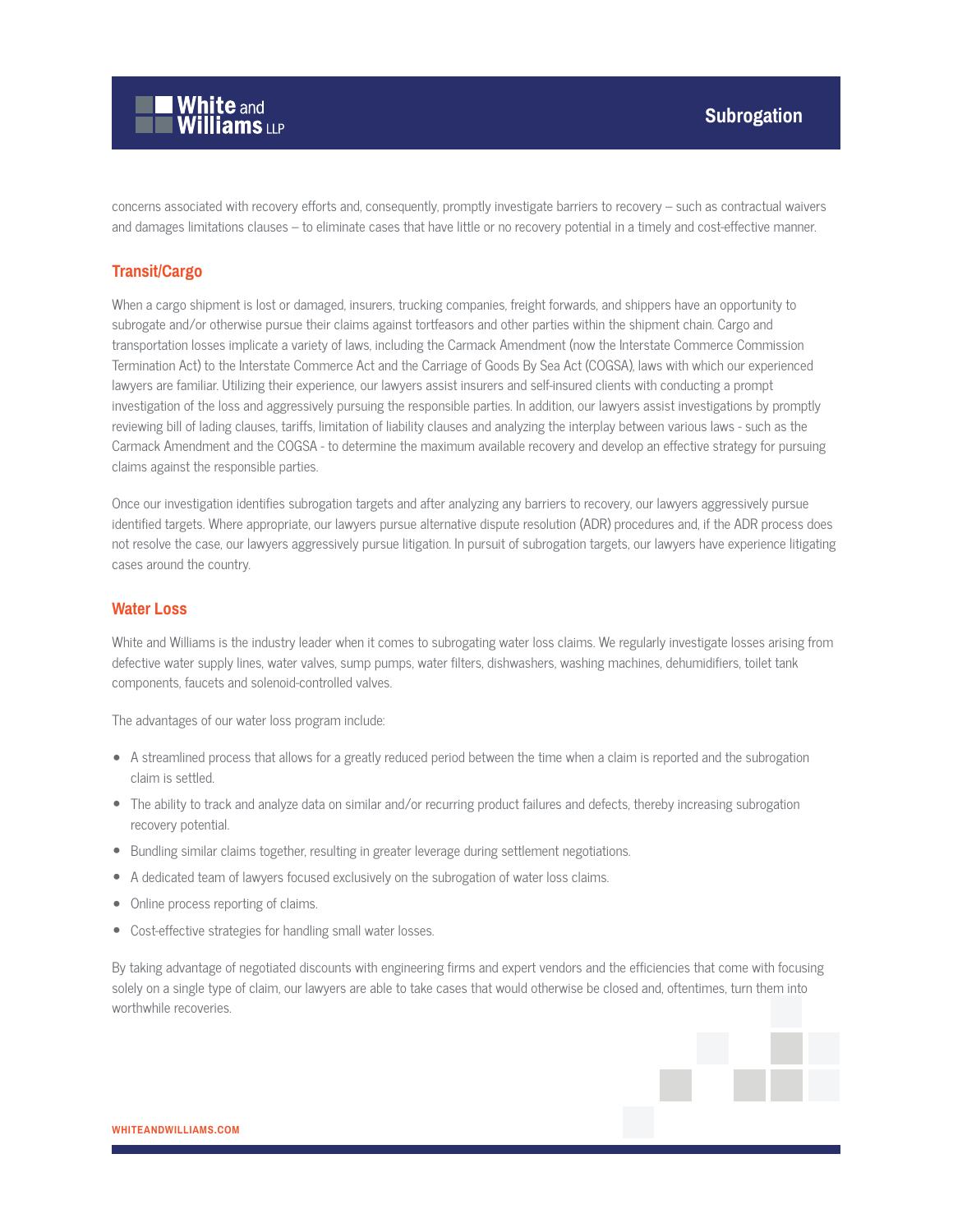

## **Workers' Compensation Subrogation**

#### Workers' Compensation Subrogation - New Assignment Form

Our workers' compensation subrogation lawyers focus exclusively on obtaining workers' compensation lien recoveries for insurance companies and large self-insured companies in all 50 states, the District of Columbia and abroad. White and Williams employs the largest department of full-time lawyers exclusively practicing in this discrete area of the law on a national basis. Our lawyers are skilled at handling the nuances of the various state statutes and laws governing workers' compensation subrogation. We practice a proactive approach to obtaining lien recoveries and are not satisfied waiting for a random third-party attorney to "protect" our clients' liens. Our proactive approach includes immediate and thorough investigation of each referred loss, retention of appropriate and cost-effective experts and development of all potential theories of liability to pursue the best possible lien recovery results.

Our lawyers have litigated cases, successfully obtaining verdicts, settlements and recoveries in complex and catastrophic workplace accident cases, including products liability, construction site accident, manufacturing facility loss, maritime accident, aviation accident and trucking accident cases to name a few. Our experience with products liability cases includes, among other things, cases involving injuries caused by design and manufacturing defects in a number of industries, including farming, food processing, industrial machinery and others.

Our workers' compensation subrogation lawyers are recognized leaders in the industry and are frequent lecturers at national and regional subrogation conferences, National Association of Subrogation Professionals (NASP) seminars and webinars.

#### **REPRESENTATIVE MATTERS**

Litigated subrogation claims in losses as high as \$70 million arising from fires in large commercial properties and residences

Achieved successful resolution of a multi-million dollar claim in Maryland state court regarding negligent maintenance of a wooden railing that resulted in a traumatic brain injury to a worker who fell and struck his head on the stone pool deck below

Litigated multi-million dollar subrogation claims arising from water losses

Obtained a \$1.45 million recovery from a plumbing contractor for a water loss occurring at an apartment complex in Pittsburgh, PA

Handled several multi-million dollar losses involving train derailments in Pennsylvania, Maryland and Virginia

At pre-suit mediation, favorably resolved a \$2 million sprinkler malfunction loss in New Jersey occurring in a newly constructed university library

Litigated a \$1.9 million subrogation claim arising from a residential fire involving a gas leak in Delaware

Litigated a \$3 million subrogation claim arising from dock collapse in New York

Worked with an insurer to recover damages arising from contaminated, misbranded food (spices) containing allergens, work that included an analysis of complex and detailed financial records

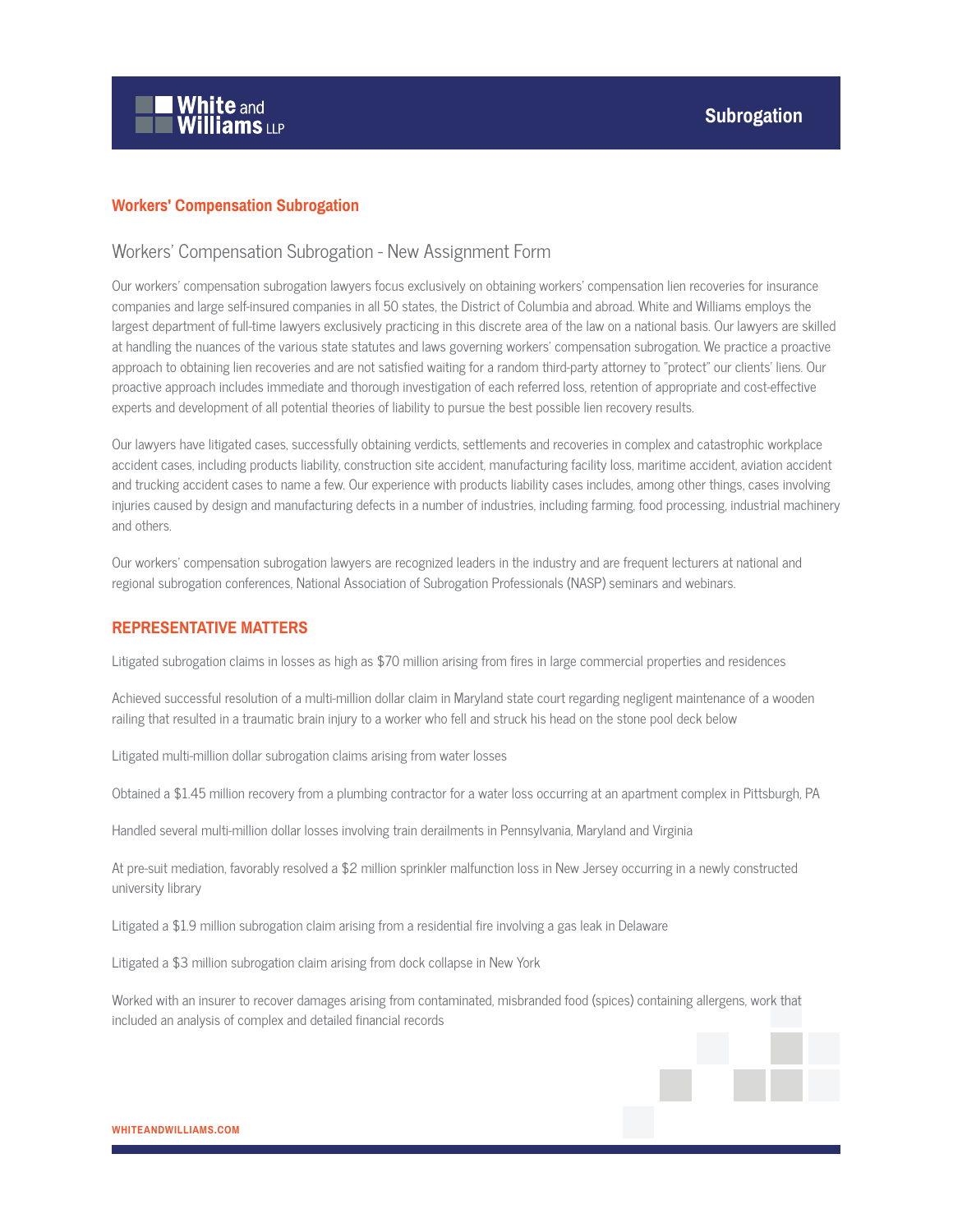

Handled numerous fidelity subrogation matters including multi-million dollar matters in Pennsylvania and Florida

Partnered with an insurer to investigate claimed property damage losses associated with computer virus attacks

Litigated a \$2 million subrogation claim arising from collapse of television station transmission tower in Pennsylvania

Litigated a \$1.9 million subrogation claim arising from roof failure in Delaware

Negotiated a settlement in excess of \$1 million dollars in a complex products liability case filed in Pennsylvania Federal Court against an agricultural manufacturer for injuries involving an arm amputation while operating 40-year old farm equipment

Successfully litigated and resolved a \$1 million water damage loss in Massachusetts involving recently installed HVAC equipment in a bio-medical facility

Negotiated a settlement of \$750,000 dollars in a products liability case filed in Pennsylvania against the supplier of a laundry press for injuries involving significant third-degree burns sustained when press closed down on top of the operator

#### **CASES & DEALS**

Subrogation Department Defeats Motion for Summary Judgment Subrogation Department Secures Six-Figure Settlement in Food Contamination Case ATM Software Vulnerability Nets Six-Figure Settlement Seven-Figure Settlement Reached Against Installer of Fire Protection System Bakery Explosion Leads to Sweet Settlement Leak in Temporary Roof at School Leads to Six-Figure Settlement Negligent Installation Claim Leads to Seven-Figure Settlement Seven-Figure Settlement for Subrogation Department Six-Figure Settlement Arising From Hot Work Fire Ceiling Collapse Nets Seven-Figure Settlement Subrogation Department Settles Plumbing Failure, Water Damage Case Multimillion-Dollar Settlement Reached Against Designer and Installer of Sprinkler System Seven-Figure Settlement Reached Against Spice Ingredient Supplier Subrogation Department Settles Water Main Break Case Settlement Reached Against Seasoning Packet Supplier

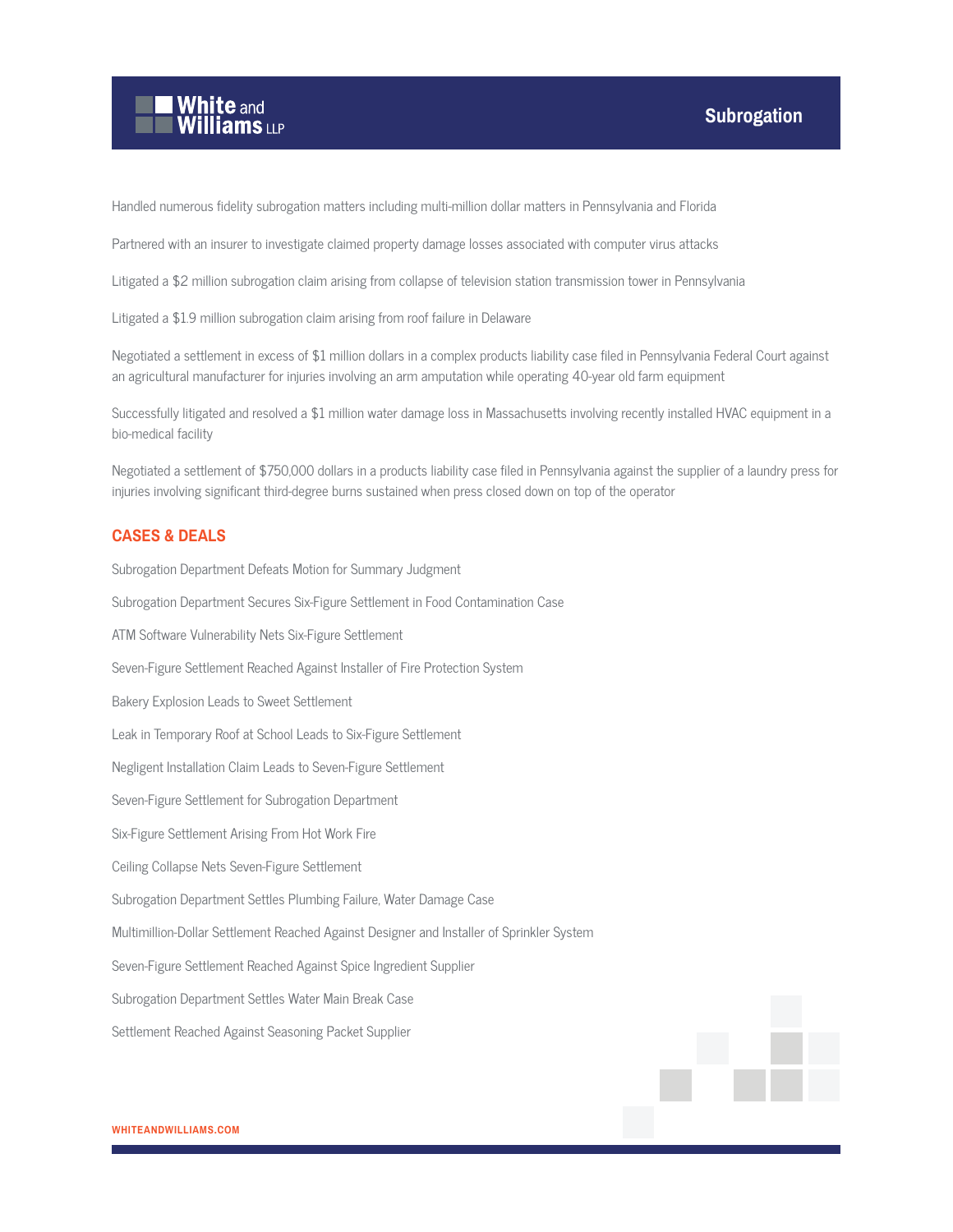# White and<br>Williams LLP

Subrogation Department Settles a Multi-Leak Water Damage Case Subrogation Department Settles Listeria Contamination Recall Matter Subrogation Department Resolves Large Water Loss Case Subrogation Department Secures a Large Workers' Compensation Lien Recovery on Short Notice Subrogation Department Secures Favorable Settlement in a Water Loss Case Subrogation Department Secures Pre-Suit Settlement Subrogation Department Defeats Statute of Repose-Based Motion for Summary Judgment Firm Successfully Defends Against National Manufacturer's *Daubert* Challenge to Expert Testimony White and Williams Secures Seven-Figure Subrogation Settlement Following a Water Leak in a Residential Tower White and Williams Obtains Favorable Settlement in Electrical Fire Case \$630,000 Lien Recovery Obtained Following Jury Trial White And Williams Obtains Pre-Suit Settlement In Dehumidifier Fire Case White and Williams Secures a Favorable Settlement in a Superstorm Sandy Case White and Williams Settles Multi-Plaintiff Case Following Fire \$600,000 Jury Verdict Obtained in Federal Court in Boston \$300,000 Jury Verdict Obtained in Philadelphia City Hall

## **NEWS**

William Doerler Recognized by JD Supra 2022 Readers' Choice Awards 3.7.22

White and Williams Announces 15 Lawyer Promotions 1.3.22

White and Williams Lawyers Recognized as Super Lawyers and Rising Stars 11.1.21

Subrogation Lawyers Get Real Life Fire Training 10.27.21

Best Lawyers® Recognizes 38 White and Williams Lawyers 8.19.21

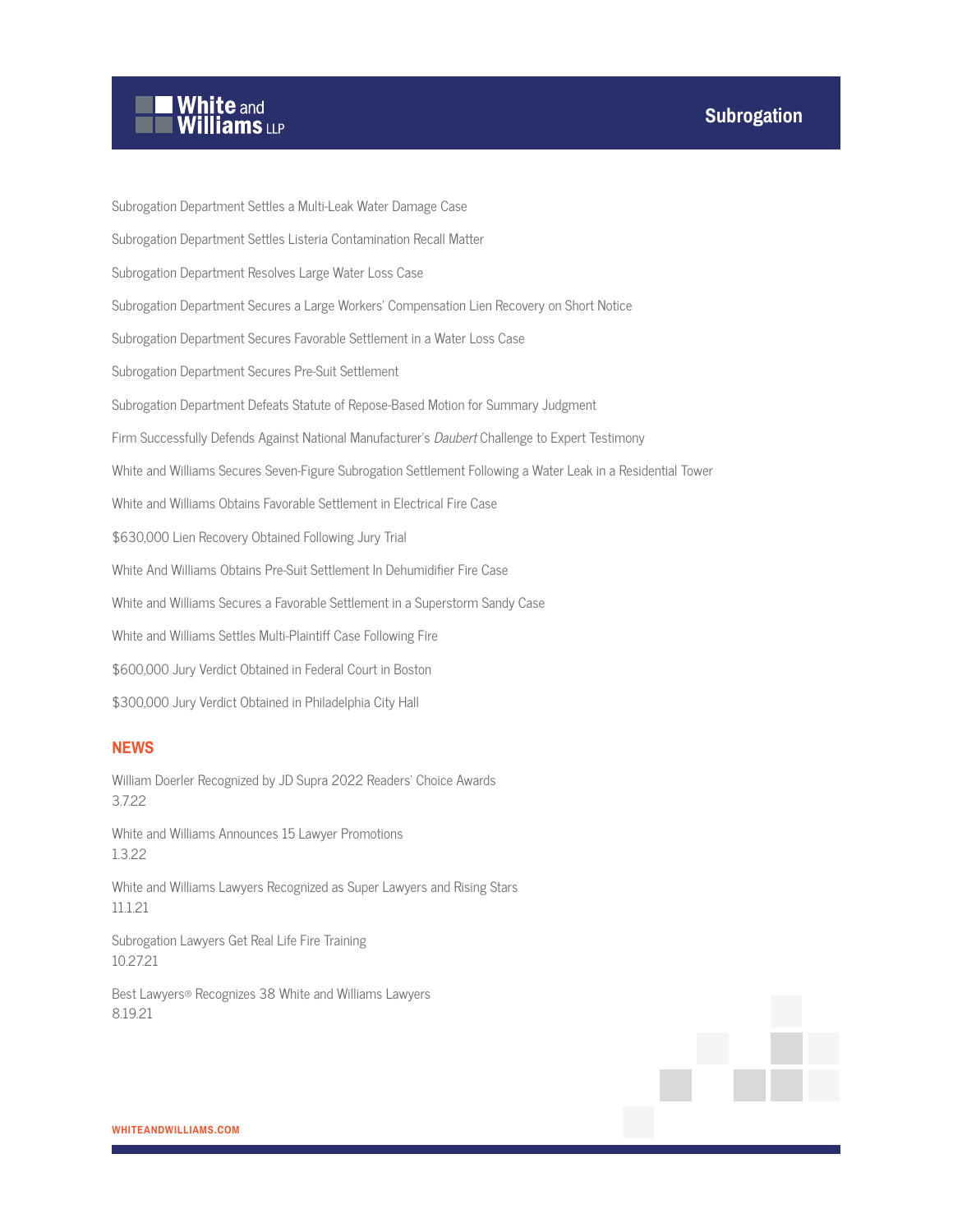

Anthony Miscioscia Recognized by JD Supra 2021 Readers' Choice Awards 3.31.21

White And Williams Announces Lawyer Promotions Three Lawyers Elected to Partnership and Eight Associates Promoted To Counsel 1.4.21

Congratulations 2020 DE, MA, NY and PA Super Lawyers and Rising Stars 11.5.20

Insurance Lawyers Recognized by JD Supra 2020 Readers' Choice Awards 4.29.20

White and Williams Announces Lawyer Promotions Two Lawyers Elected to Partnership and Eight Associates Promoted to Counsel 1.2.20

Christopher Konzelmann Receives 2019 Spirit of NASP Award 10.30.19

Congratulations 2019 DE, MA, NJ, NY and PA Super Lawyers and Rising Stars 10.17.19

Chris Konzelmann Serves as Co-Chair of NASP 2019 Subrogation Litigation: Skills & Management Conference 3.28.19

Congratulations 2018 DE, MA, NJ, NY and PA Super Lawyers and Rising Stars 10.18.18

White and Williams Announces Lawyer Promotions Two Lawyers Elected to Partnership and Six Associates Promoted to Counsel 1.4.18

Congratulations 2017 DE, MA, NJ, NY and PA Super Lawyers and Rising Stars 11.11.17

Congratulations 2016 DE, MA, NJ, NY and PA Super Lawyers and Rising Stars 10.18.16

White and Williams Participates in American Red Cross "No More Fire Deaths" Campaign 10.10.16

White and Williams Announces the Election of Five Lawyers to the Partnership and the Promotion of Five Associates to Counsel 1.14.16

Congratulations 2015 DE, MA, NJ, NY and PA Super Lawyers and Rising Stars 10.21.15

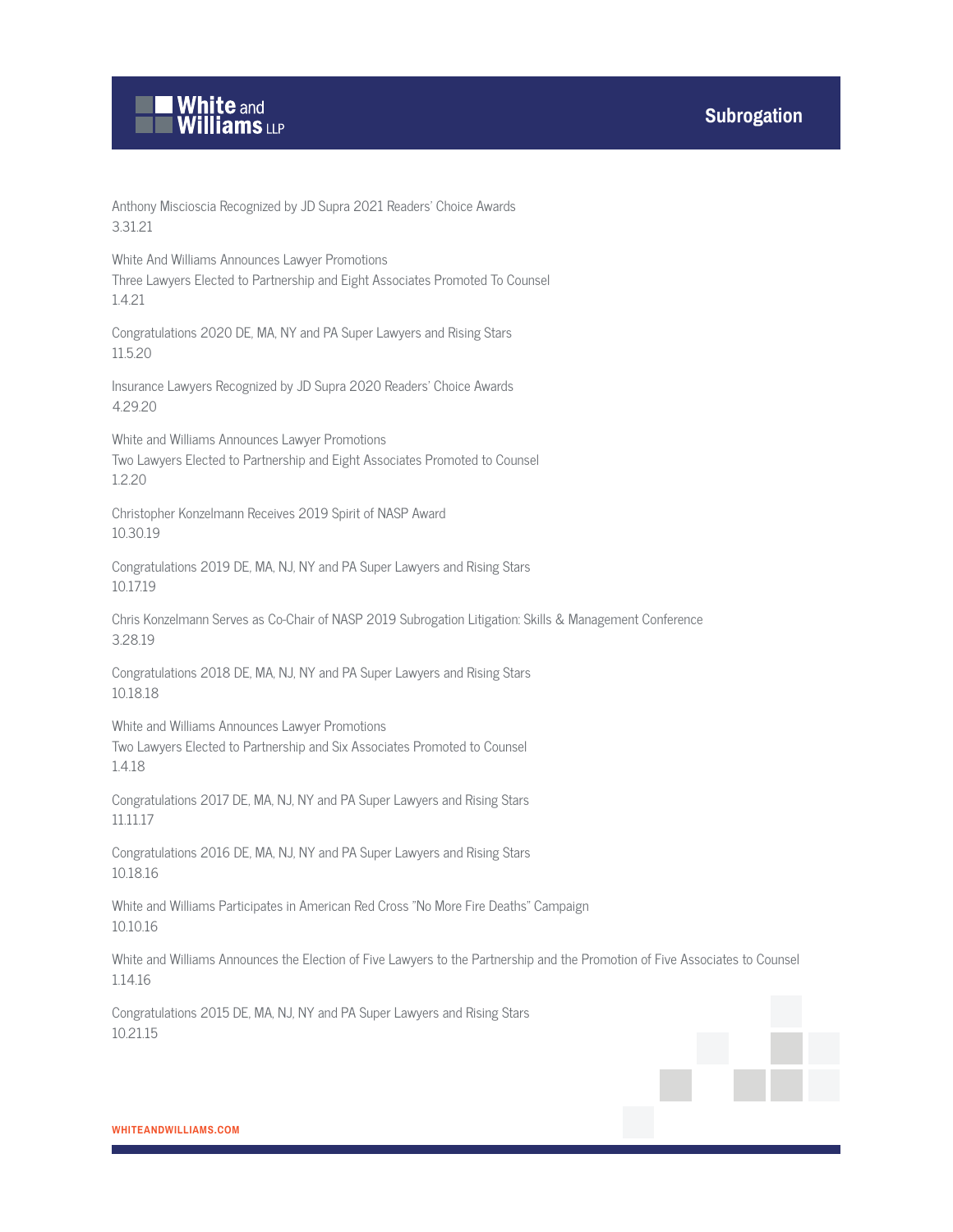

## **PUBLICATIONS**

Hold on Just One Second: Texas Clarifies Starting Point for Negligence Statute of Limitations Subrogation Strategist, 6.3.22

The Blame Game: Georgia Updates Its' Apportionment of Fault Statute to Apply to Single-Defendant Lawsuits The Subrogation Strategist, 6.1.22

Where-Forum Art Thou? Is the Chosen Forum Akin to No Forum at All? The Subrogation Strategist, 5.19.22

Waive Your Claim Goodbye: Louisiana Court Holds That AIA Subrogation Waiver Did Not Violate Anti-Indemnification Statute and Applied to Subcontractors Subrogation Strategist, 5.9.22

Oh Snap! Georgia Supreme Court Revives Suit Against Snapchat for Alleged Faulty Speed Filter Subrogation Strategist, 4.28.22

Tenants Underwater: Indiana Court of Appeals Upholds Privity Requirement for Property Damage Claims Against Contractors Subrogation Strategist, 4.21.22

Waive It Goodbye: Despite Evidence to the Contrary, Delaware Upholds an AIA Waiver of Subrogation Clause The Subrogation Strategist, 4.12.22

Pump the Brakes: Indiana Rules MCS-90 Endorsement Does Not Apply to Intrastate Trips The Subrogation Strategist, 3.11.22

Too Late for The Blame Game: Massachusetts Court Holds That the Statute of Repose Barred a Product Manufacturer from Seeking Contribution from a Product Installer The Subrogation Strategist, 3.9.22

Tick Tock: Don't Let the Statute of Repose or Limitations Time Periods Run on Your Construction Claims The Subrogation Strategist, 2.23.22

Who's on First: How First-Party Claims Adjusters Add Value to Subrogation Recovery Efforts Subro Sessions, 12.30.21

Title or Possession Required . . . Louisiana Court Rules That Amazon Is Not Liable for a Defective Product The Subrogation Strategist, 12.22.21

An Interview with Captain Chris Konzelmann: Public and Private Sector Fire Investigations Subro Sessions, 11.22.21

Utah Digs Deep and Finds "Design Defect" Includes Pre-Construction Geotechnical Reports The Subrogation Strategist, 11.16.21

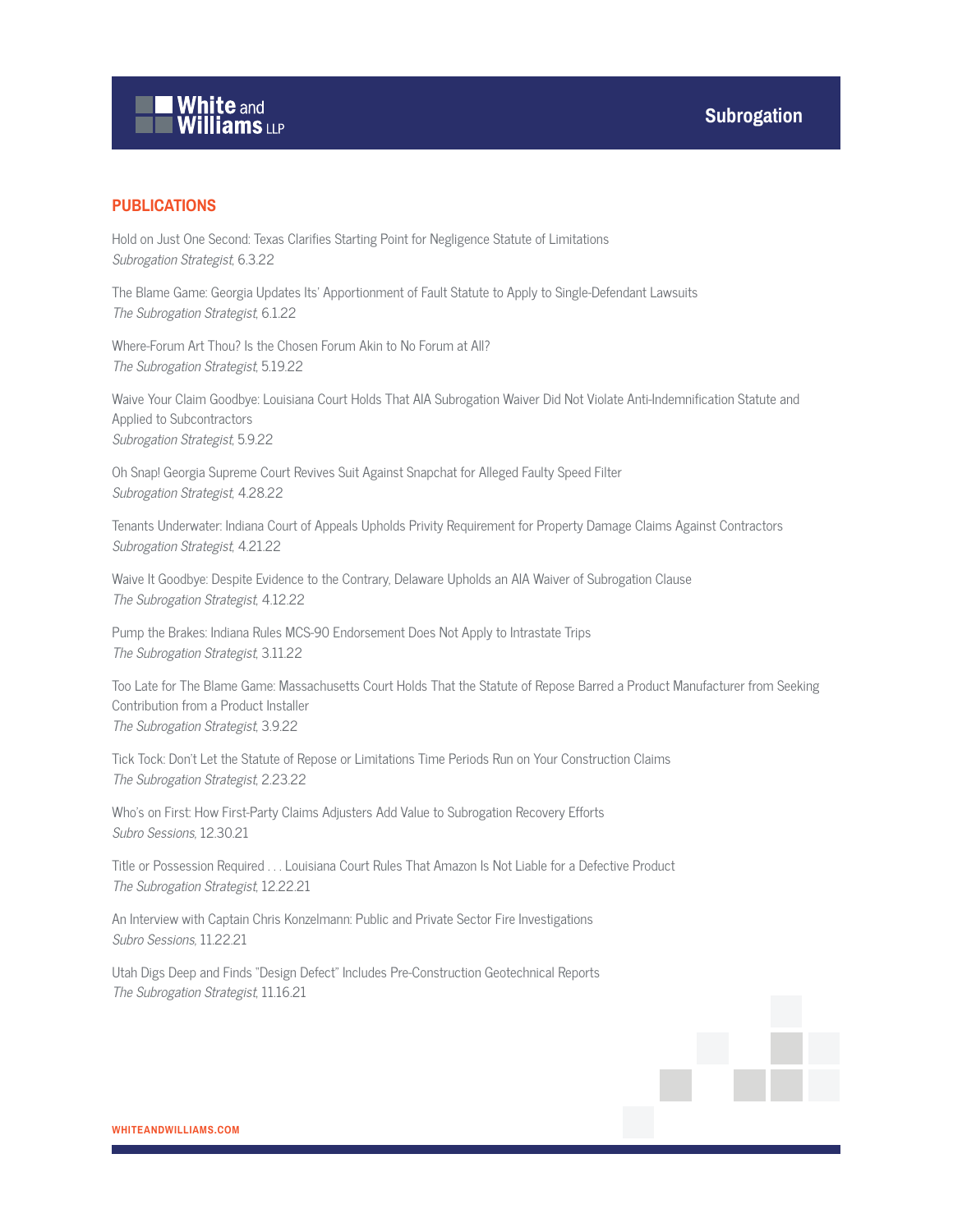

Kaboom! Illinois Applies the Anti-Subrogation Rule to Require a Landlord's Subrogating Property Insurer to Defend a Third-Party Complaint Against Tenants The Subrogation Strategist, 11.15.21

Jurisdiction by Consent: Georgia Holds that Corporations Registered to do Business in the State Consent to Being Sued There The Subrogation Strategist, 10.28.21

Can You Prove It? New Jersey Court Holds That Plaintiff Alleging Negligent Destruction of Evidence Failed to Sufficiently Prove Proximate Cause in Underlying Claim The Subrogation Strategist, 10.20.21

The Right of Workers' Compensation Reimbursement is Alive and Well in Indiana The Subrogation Strategist, 10.1.21

Nevada's Common Law Meaning of the Term "Substantial Completion" in the Statute of Repose The Subrogation Strategist, 9.29.21

As Time Rolls On So Do Spoliation Claims Subrogator Magazine, Fall/Winter 2021

Spoliation: Often Argued, Rarely Understood Subro Sessions, 9.23.21

Pennsylvania Court Finds that Two Possible Causes Can Prove a Product Malfunction Theory of Liability The Subrogation Strategist, 8.20.21

The Malfunction Theory of Products Liability Subro Sessions, 8.11.21

Rhode Island Changes Its Products Liability Law The Subrogation Strategist, 7.23.21

Mindful Mediation: Navigating the Path to Recovery (Part 2) Subro Sessions, 7.16.21

Florida Court Gives Parties Assigned a Subrogation Claim a Math Lesson The Subrogation Strategist, 7.12.21

An Insured In-Part: Michigan Court Holds That Tenant Is an Implied Co-Insured on Landlord's Property Insurance Only With Respect to the Leased Premises The Subrogation Strategist, 7.12.21

Amazon Avoids Liability (Again) for Defective Products Sold by Third Parties Through Its Website Subrogation Strategist, 6.30.21

The Adjuster's Role in the Subrogation Investigation Subro Sessions, 6.25.21

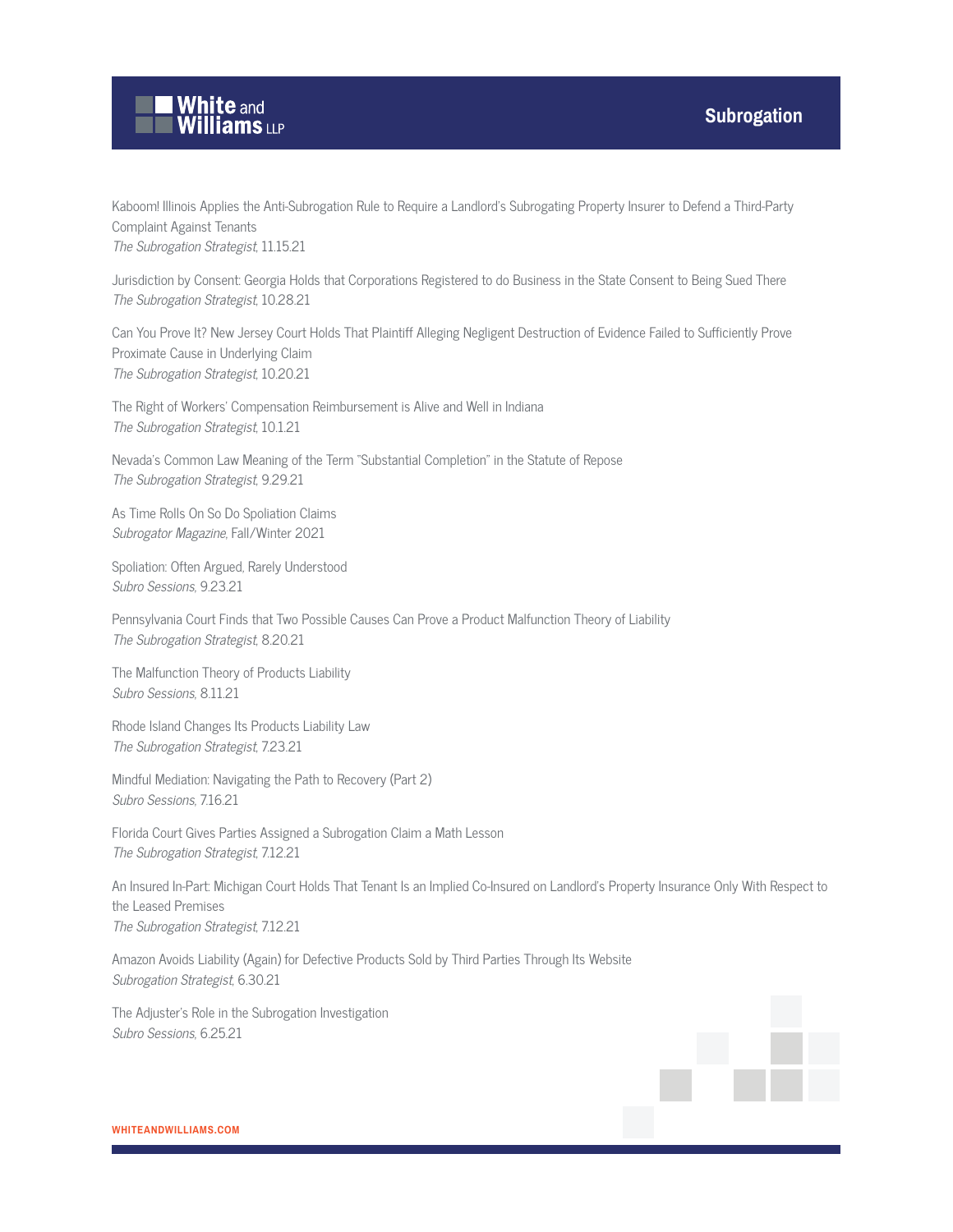

Mindful Mediation: Navigating the Path to Recovery (Part 1) Subro Sessions, 6.4.21

MDL for Claims Against Manufacturers and Distributors of PFAS-Containing AFFFs Focuses Attention on Key Issues Insurance Coverage and Bad Faith Alert, 6.3.21

When an Insurer Proceeds as Subrogee, Defendants Should Not Assert Counterclaims Against the Insured/Subrogor The Subrogation Strategist, 6.2.21

Examination of the Product Does Not Stop a Pennsylvania Court From Applying the Malfunction Theory The Subrogation Strategist, 5.17.21

Industry Standard and Sole Negligence Defenses Can't Fix a Defect The Subrogation Strategist, 5.11.21

Amazon Can Be Held Strictly Liable For Hoverboard Sale The Subrogation Strategist, 4.28.21

New Hampshire Applies Crete/Sutton Doctrine to Bar Subrogation Against College Dormitory Residents The Subrogation Strategist, 4.8.21

Saved By The Statute: The Economic Loss Doctrine Does Not Bar Claims Under Pennsylvania's Unfair Trade Practices and Consumer Protection Law

The Subrogation Strategist, 3.31.21

Original and Subsequent Homeowners in Rhode Island Are Subject to the Same Rules for Determining How Long a Breach of Implied Warranty Claim Is Actionable The Subrogation Strategist, 3.16.21

What's the Gist? Massachusetts Court Looks Past the Labels to the Gist of the Plaintiff's Allegations to Find Claims Barred by the Statute of Repose The Subrogation Strategist, 3.5.21

What the Jury Doesn't Know about Insurance Won't Hurt Them The Subrogation Strategist, 3.1.21

Idaho District Court Affirms Its Role as the Gatekeeper of Expert Testimony The Subrogation Strategist, 2.23.21

Pennsylvania Federal Court Excludes Expert Testimony That Tries To Force a Square Peg Into a Round Hole The Subrogation Strategist, 2.9.21

Amazon Loses (Again) . . . New York Court Rules That Amazon Can Be Liable for Defective Product The Subrogation Strategist, 12.17.20

Washington Court Finds that Statute of Repose Fraud Exception Argument Lacks Energy The Subrogation Strategist, 12.9.20

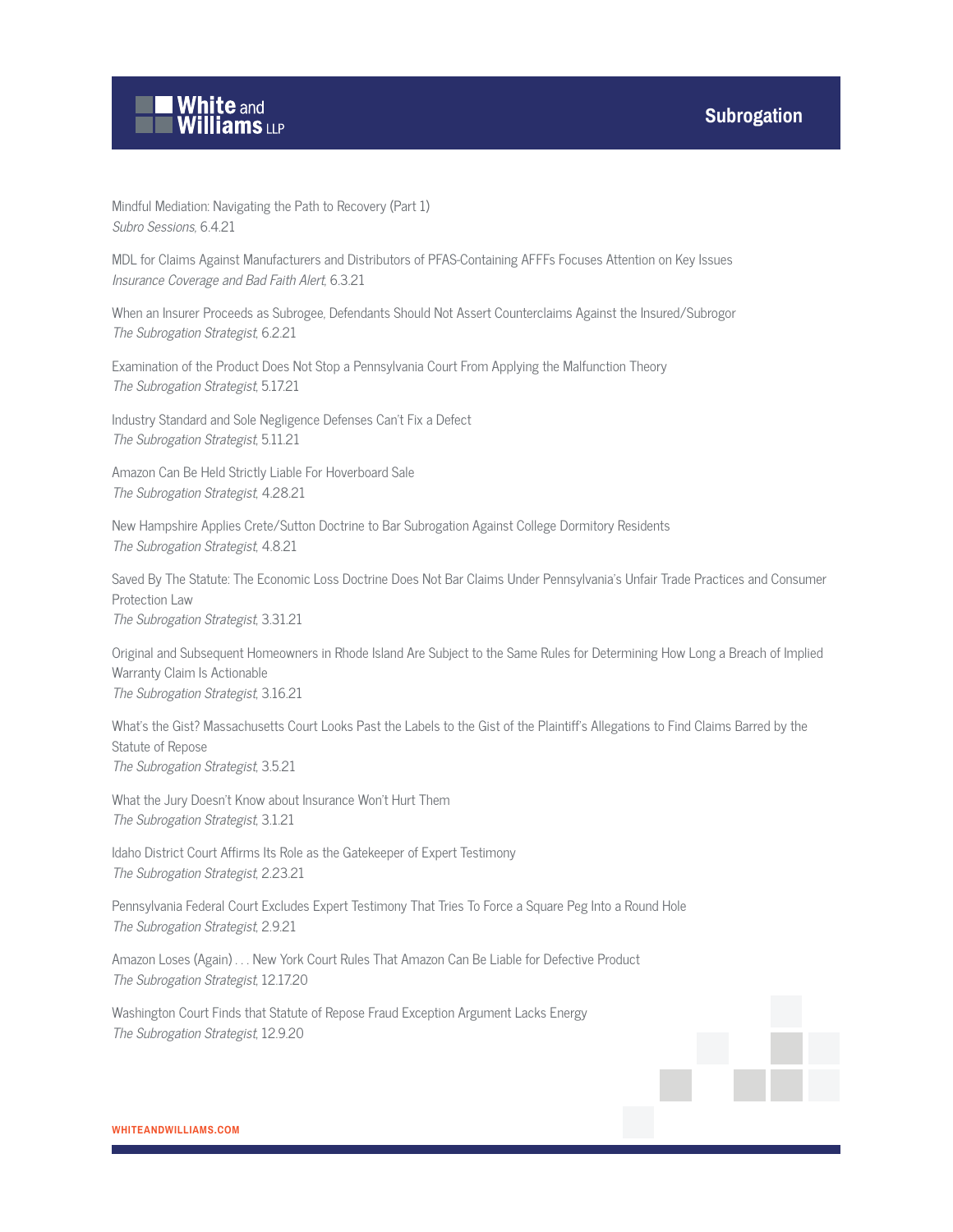

Massachusetts Pulls Phased Trigger On Its Statute of Repose The Subrogation Strategist, 11.30.20

Nothing Personal – Missouri District Court Holds that Defendant's Nationwide Retail Website Does Not Subject it to Specific Jurisdiction

The Subrogation Strategist, 10.28.20

Cooperation Between Public & Private Sector Fire Investigators - Always Room for Improvement Fire & Arson Investigators Journal, 10.20

Strictly Speaking, the Plaintiff's Fault Matters in Products Liability Actions in Georgia The Subrogation Strategist, 10.26.20

Eastern District of Pennsylvania Clarifies Standard for Imposing Spoliation Sanctions The Subrogation Strategist, 9.30.20

A Whole New World: Building Automated Systems (BAS) and Subrogation Subrogator Magazine, Fall/Winter 2020

The Future of Automated Manufacturing: What Will be the Effect on Product Failures? Subrogator Magazine, Fall/Winter 2020

California Appellate Court Rules Amazon Can Be Strictly Liable for Defective Product The Subrogation Strategist, 8.31.20

In Nevada, Custom Sign Manufacturers Can Be Held Strictly Liable The Subrogation Strategist, 8.27.20

Update – Property Owner's Defense Goes up in Smoke in Careless Smoking Case The Subrogation Strategist, 8.3.20

Arkansas Federal Court Fans the Product Liability Flames Utilizing the Malfunction Theory The Subrogation Strategist, 7.22.20

Massachusetts District Court Holds Contractors Are Not Additional Insureds on Developer's Builder's Risk Policy The Subrogation Strategist, 7.9.20

Wisconsin Court Applies the Economic Loss Doctrine to Bar Negligence Claims for Purely Economic Losses The Subrogation Strategist, 6.17.20

Texas Federal Court Rules Amazon Can Be Sued for Defective Product The Subrogation Strategist, 6.16.20

Virginia Allows Condominium Association's Insurer to Subrogate Against a Condominium Tenant The Subrogation Strategist, 6.10.20

Illinois Federal Court Determines if Damages Are Too Remote The Subrogation Strategist, 6.3.20

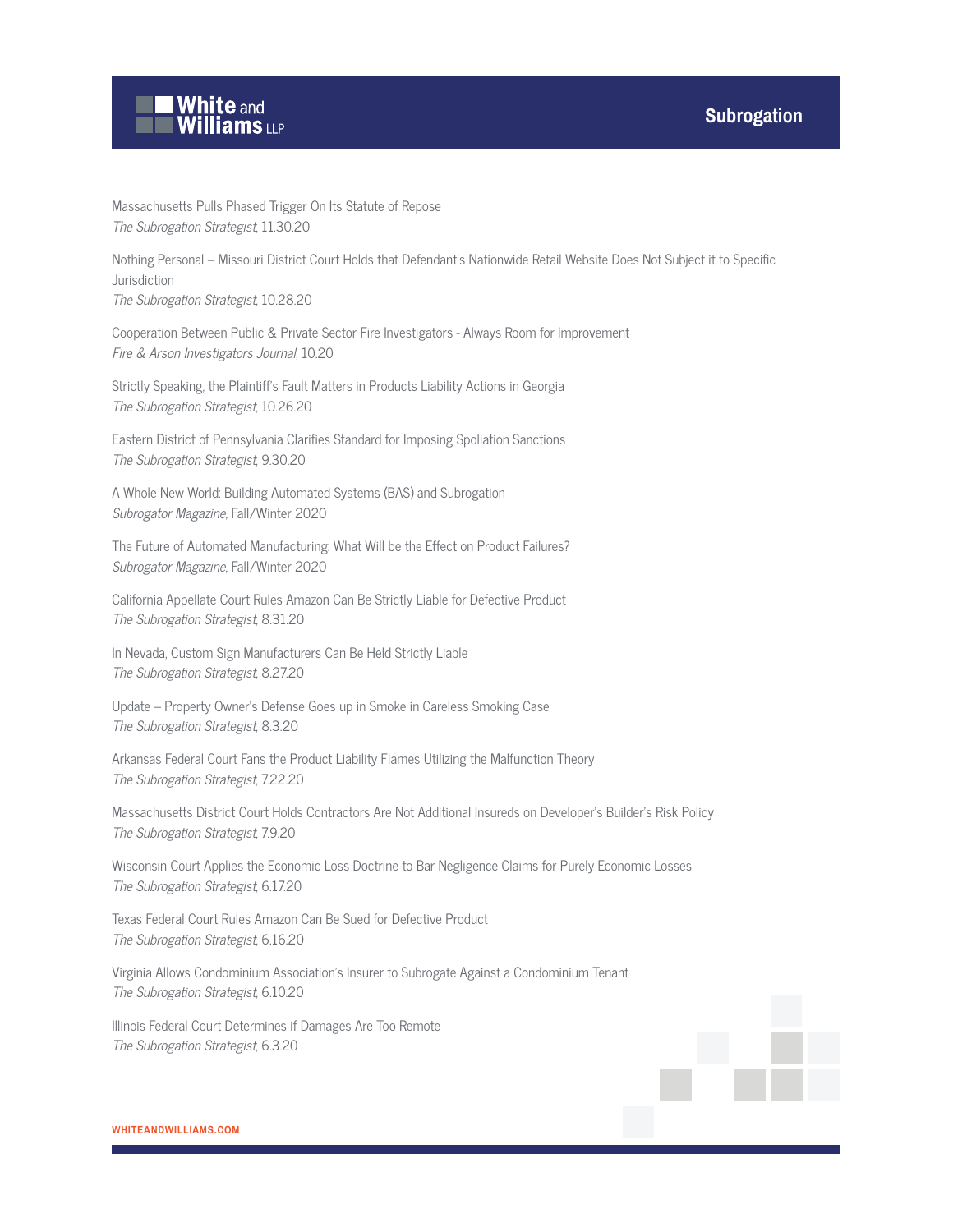

COVID-19's Effect on Property Losses and Subrogation Claims CLM Magazine, 5.20

Parties' Agreement Doesn't Pull the Trigger on California's Statute of Repose The Subrogation Strategist, 4.30.20

Mississippi Supreme Court Applies AIA Subrogation Waiver to Non-Work Property Damage The Subrogation Strategist, 4.17.20

Not so Fast – Florida's Legislature Overrules Gindel's Pre-Suit Notice/Tolling Decision Related to the Construction Defect Statute of Repose

The Subrogation Strategist, 4.15.20

Viewpoint: The Coronavirus' Impact on Property Losses and Subrogation Claims Claims Journal, 4.9.20

COVID-19 and Subrogation: The Coronavirus' Impact on Property Losses and Subrogation Claims The Subrogation Strategist, 4.3.20

What Did the Contract Say Again? Preventing Application of a Prime Contract Based Solely on Generic Incorporating Language in the **Subcontract** The Subrogation Strategist, 3.30.20

Minnesota Addresses How Its Construction Statute of Repose Applies to Condominiums The Subrogation Strategist, 3.26.20

Commercial Tenant's Subrogating Insurer Barred by Lease Terms from Pursuing Landlord The Subrogation Strategist, 3.18.20

Avoiding the "S" Word: Cautionary Evidence Handling Folktales and How to Avoid Becoming Part of the Lore Subrogator, Spring/Summer 2020

In Louisiana, If the Band Plays On, the Plaintiff Cannot Recover Loss of Use Damages The Subrogation Strategist, 3.9.20

Wisconsin Supreme Court Induced to Narrowly Interpret Exceptions to the Economic Loss Doctrine The Subrogation Strategist, 2.25.20

Massachusetts Court Holds Statute of Repose Does Not Apply to Claims for Failure to Maintain Property The Subrogation Strategist, 2.3.20

Not All Damages Are Created Equal – the Proper Application of the Economic Loss Doctrine The Subrogation Strategist, 1.22.20

Virginia Molds Tort Versus Contract Law in New Home Construction Case The Subrogation Strategist, 1.17.20

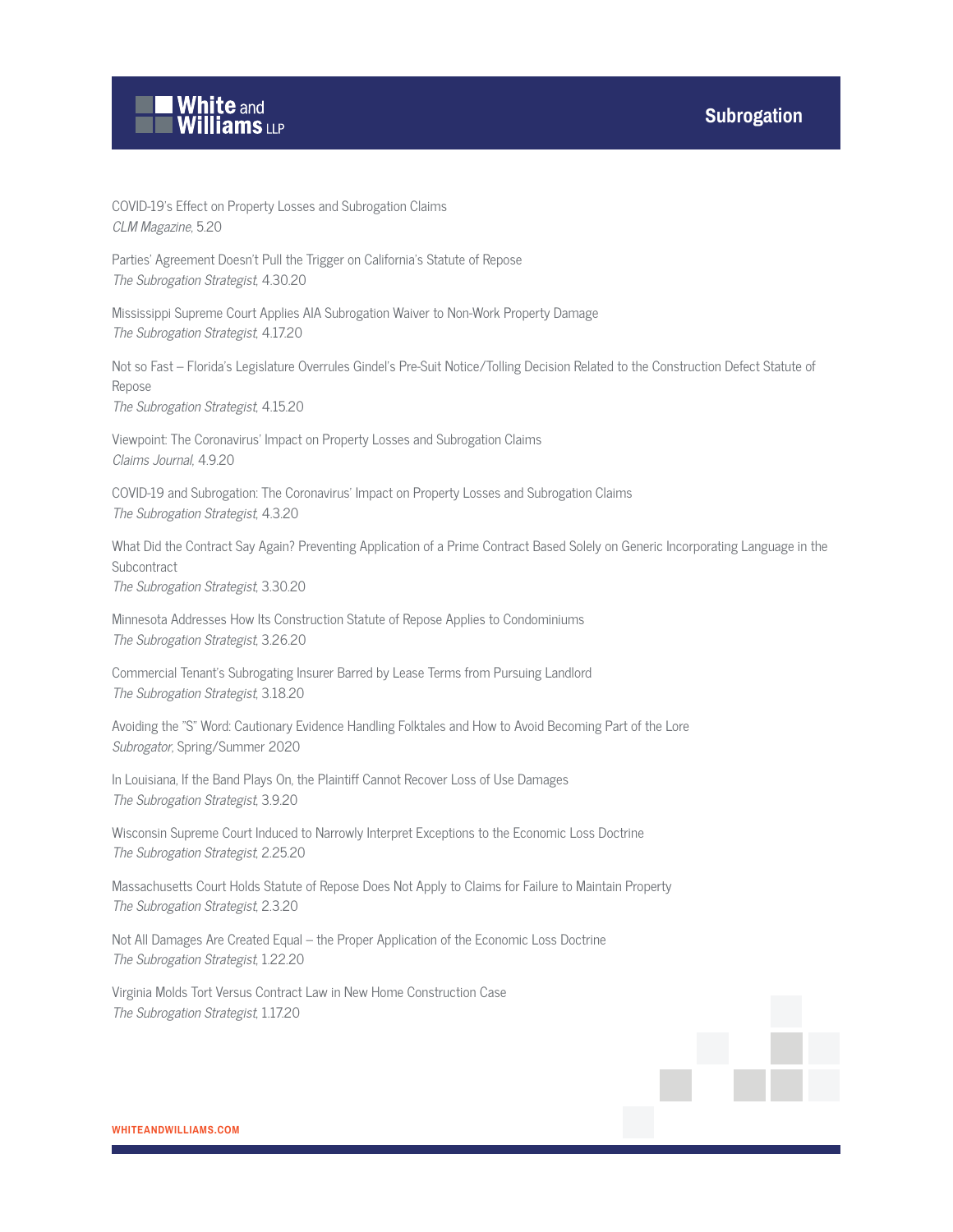

Massachusetts Court Clarifies Statute of Repose Trigger for Multi-Phase Construction Projects The Subrogation Strategist, 1.7.20

Establishing Proximate Cause Where Both Roads Lead to the Defendant The Subrogation Strategist, 12.26.19

Idaho Formally Adopts an Independent Tort for Third Party Spoliation The Subrogation Strategist, 12.6.19

Pennsylvania Superior Court Fires up a Case-By-Case Analysis for Landlord-Tenant, Implied Co-Insured Questions The Subrogation Strategist, 11.14.19

Tennessee Looks to Define Improvements to Real Property The Subrogation Strategist, 11.8.19

Amazon Feels the Heat From Hoverboard Fire Claims The Subrogation Strategist, 11.6.19

"Wait! Do You Have All Your Ducks in a Row?" Filing of a Certificate of Merit in Conjunction With a Complaint The Subrogation Strategist, 10.23.19

California Clarifies Its Inverse Condemnation Standard The Subrogation Strategist, 10.8.19

Crisis Averted: Why Having An Attorney At Inspections Can Avoid Catastrophes Subrogator Magazine, Fall/Winter 2019

Careless Smoking Causation Defense Goes Up in Smoke in Connecticut The Subrogation Strategist, 9.19.19

"Slow and Steady Doesn't Always Win the Race" – Applicability of a Statute of Repose on Indemnity/Contribution Claims in New Hampshire

The Subrogation Strategist, 9.12.19

Connecting With the Modern Juror – Communication Strategies in the Age of Information CLM Magazine, 9.19

Amazon Loses – It Is a Seller Under Wisconsin's Products Liability Law The Subrogation Strategist, 9.6.19

Ohio Court Measures the Damage to a Computer Network by Its Value to the Owner, Not Its Fair Market Value The Subrogation Strategist, 8.21.19

In Indiana, Component Manufacturers Have a Limited Duty to Equip Products with Safety Features The Subrogation Strategist, 8.12.19

Superior Court Addresses Whether the Plaintiff Is the "Master of the Claim" in Post-Tincher Decision The Subrogation Strategist, 8.7.19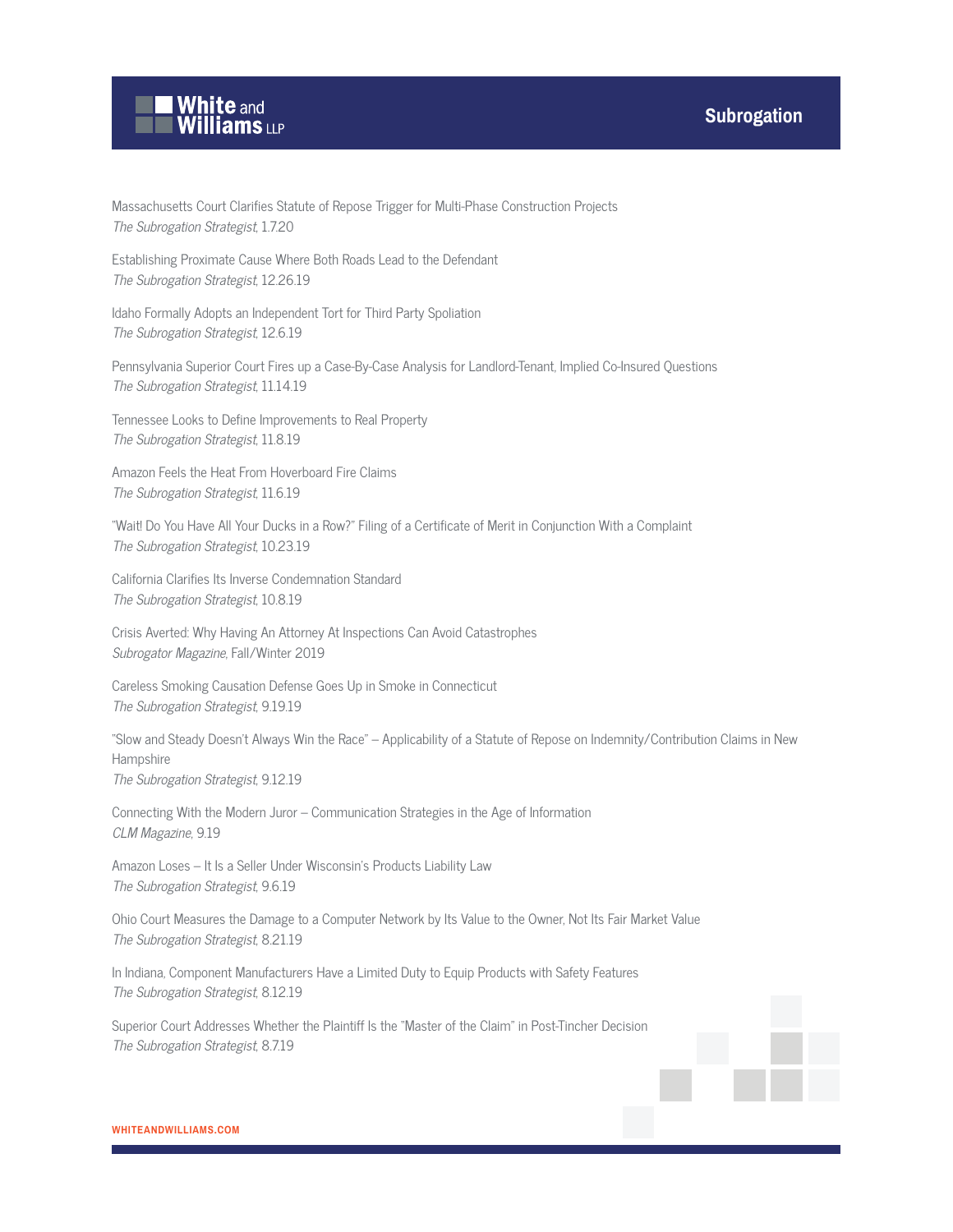

Florida Adopts Daubert Standard for Expert Testimony The Subrogation Strategist, 7.15.19

Wisconsin Supreme Court Holds that Subrogation Waiver Does Not Violate Statute Prohibiting Limitation on Tort Liability in Construction Contracts The Subrogation Strategist, 7.12.19

Texas Walks the Line on When the Duty to Preserve Evidence at a Fire Scene Arises The Subrogation Strategist, 7.10.19

Third Circuit Holds Amazon Liable As a Product Seller – Communications Decency Act Not Applicable to Sale and Distribution Strict Liability Claims The Subrogation Strategist, 7.8.19

New York Court Takes the Bite Out of a Food Manufacturer's Request for Destructive Testing The Subrogation Strategist, 7.2.19

New York Court Holds That the "Lesser of Two" Doctrine Limits Recoverable Damages in Subrogation Actions The Subrogation Strategist, 6.11.19

Property Owner's Defense Goes Up in Smoke in Careless Smoking Case The Subrogation Strategist, 6.11.19

Arizona Purchaser Dwelling Actions Are Subject to a New Construction The Subrogation Strategist, 6.11.19

Insurers Subrogating in Arkansas Must Expend Energy to Prove That Their Insureds Have Been Made Whole The Subrogation Strategist, 5.20.19

Game of Rooms – Strategies for Conquering Your Next Mediation CLM Magazine, 5.19

When an Insurer Proceeds as Subrogee, Defendants Cannot Assert Contribution Claims Against the Insured The Subrogation Strategist, 5.14.19

Washington Court Tunnels Deeper Into the Discovery Rule The Subrogation Strategist, 5.10.19

California Court Invokes Equity to Stretch Anti-Subrogation Rule Principles Subrogation Strategist, 5.2.19

Privileged Communications With a Testifying Client/Expert The Subrogation Strategist, 4.30.19

St. Bernard Parish: Federal Circuit Washes Away Takings Clause Claims Arising from Hurricane Katrina Subrogator, Spring/Summer 2019

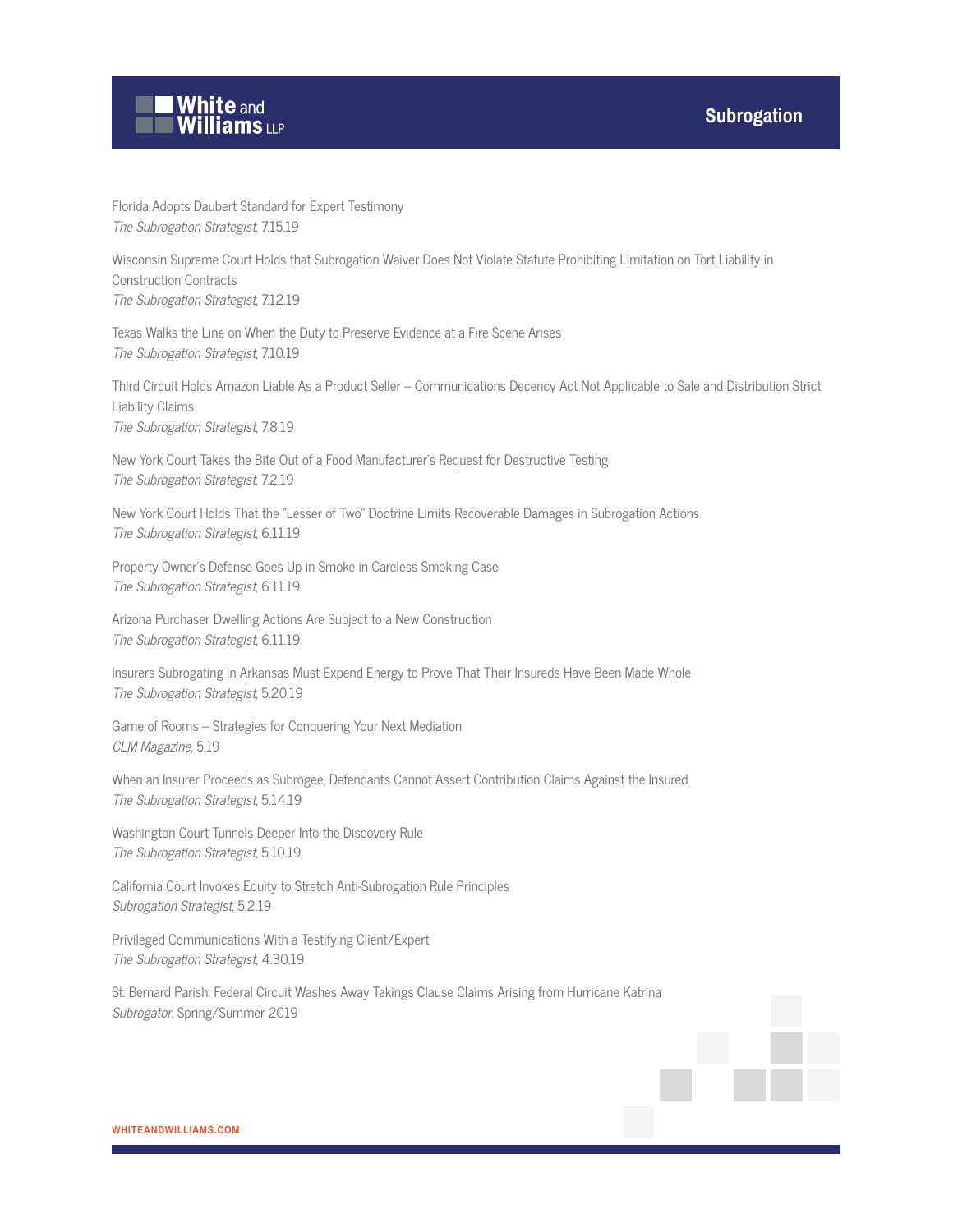

New Jersey Court Washes Away Insurer's Waiver of Subrogation Arguments The Subrogation Strategist, 4.5.19

Fire Loss Subrogation Counsel and Origin and Cause Consultants Must Work Together in Responding to Opinion Admissibility Challenges

The Subrogation Strategist, 4.5.19

Arbitration: For Whom the Statute of Limitations Does Not Toll in Pennsylvania The Subrogation Strategist, 4.5.19

Fire Consultants Cannot Base Opinions on Speculation The Subrogation Strategist, 4.3.19

Tenants Who Negligently Cause Fires in Florida Beware: You May Be Liable to the Landlord's Insurer The Subrogation Strategist, 3.27.19

Minnesota "Fryes" the Difference Between Novel Scientific Theory and Novel Science The Subrogation Strategist, 3.25.19

Texas Court of Appeals Strictly Enforces Certificate of Merit Requirements for Claims Against Professionals The Subrogation Strategist, 3.18.19

Rhode Island Examines a Property Owner's Intended Beneficiary Status and the Economic Loss Doctrine in the Context of a Construction Contract The Subrogation Strategist, 3.8.19

District Court of Missouri Limits Whining About the Scope of Waiver of Subrogation Clauses in Wine Storage Agreements The Subrogation Strategist, 3.8.19

New Hampshire's Statute of Repose for Improvements to Real Property Does Not Apply to Product Manufacturers The Subrogation Strategist, 3.5.19

Indiana Court of Appeals Holds That Lease Terms Bar Landlord's Carrier From Subrogating Against Commercial Tenant The Subrogation Strategist, 2.22.19

South Carolina Clarifies the Accrual Date for Its Statute of Repose The Subrogation Strategist, 2.13.19

In New Jersey, Workers' Compensation Liens Are No Longer Subject to the Verbal Threshold The Subrogation Strategist, 1.25.19

Minnesota Reaffirms Statutory Anti-Subrogation Rule The Subrogation Strategist, 1.22.19

California Court of Appeals Holds Subrogating Carrier Cannot Assert Claims of Its Suspended Insured The Subrogation Strategist, 1.17.19

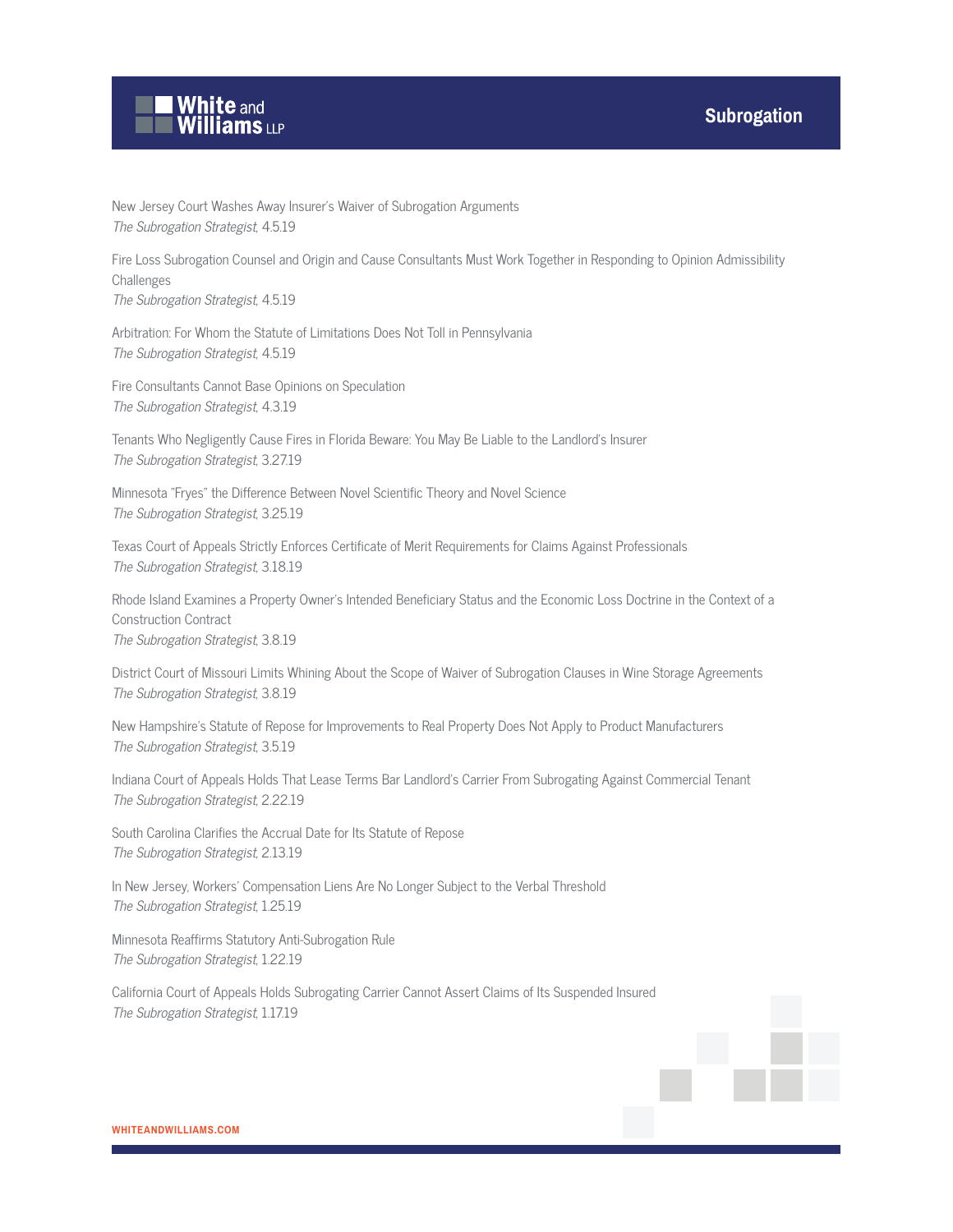



Illinois Supreme Court Holds That the Implied Warranty of Habitability Does Not Extend to Subcontractors The Subrogation Strategist, 1.17.19

California Court of Appeal Holds That the Right to Repair Act Prohibits Class Actions Against Manufacturers of Products Completely Manufactured Offsite

The Subrogation Strategist, 1.10.19

In Massachusetts, the Statute of Repose Applies to Consumer Protection Claims Against Building Contractors The Subrogation Strategist, 1.4.19

Florida Decides Against Adopting Daubert The Subrogation Strategist, 12.12.18

Wisconsin Court of Appeals Holds Economic Loss Doctrine Applies to Damage to Other Property If It Was a Foreseeable Result of Disappointed Contractual Expectations The Subrogation Strategist, 12.4.18

"Bad Kamara/Good Karma" — Life After Hartford v. Kamara The Subrogation Strategist, 11.29.18

Ohio Rejects the Majority Trend and Finds No Liability Coverage for a Subcontractor's Faulty Work The Subrogation Strategist, 11.27.18

Strategies for Conquering Your Next Mediation Subrogator Magazine, Fall/Winter 2018

Florida Court of Appeals Holds Underlying Tort Case Must Resolve Before Third-Party Spoliation Action Can Be Litigated The Subrogation Strategist, 11.15.18

A Tort Claim Is Not a Debt Within the Meaning of the Colorado's Fair Debt Collection Practices Act The Subrogation Strategist, 11.7.18

Florida's Fourth District Appeals Court Clarifies What Actions Satisfy Florida's Construction Defect Statute of Repose The Subrogation Strategist, 10.29.18

Courts Favor Arbitration in Two Recent Construction Dispute Cases The Subrogation Strategist, 10.23.18

California Supreme Court Holds That Evidence of Industry Custom and Practice May Be Admissible in a Design Defect, Strict Product Liability Case The Subrogation Strategist, 10.1.18

Georgia Court of Appeals Holds Lay Witness Can Provide Opinion Testimony on the Value of a Property If the Witness Had an Opportunity to Form a Reasoned Opinion The Subrogation Strategist, 9.4.18

Carmack Amendment Loss Claims Should Indicate a Specified or Determinable Amount of Money The Subrogation Strategist, 8.29.18

**WHITEANDWILLIAMS.COM**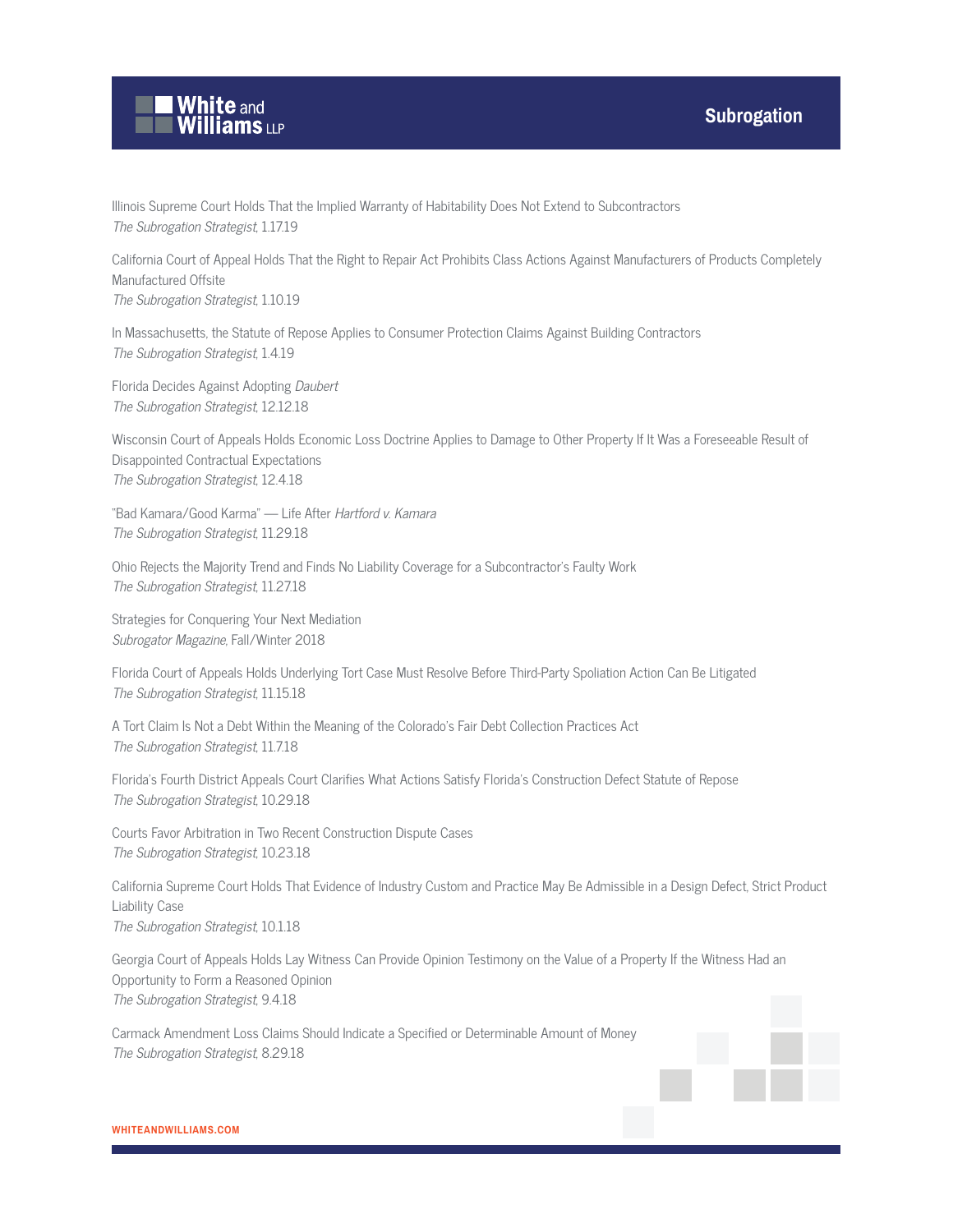

Rhode Island District Court Dismisses Plaintiff's Case for Spoliation Due to Potential Unfair Prejudice to Defendant The Subrogation Strategist, 8.13.18

Utah's Highest Court Holds That Plaintiffs Must Properly Commence an Action to Rely on the Relation-Back Doctrine to Overcome the Statute of Repose

The Subrogation Strategist, 8.7.18

New York Federal Court Holds That the Montreal Convention Does Not Allow a Party to Recover Inspection Costs Where Cargo Suffers No Physical Damage The Subrogation Strategist, 7.30.18

Supreme Court of Kentucky Holds Plaintiff Can Recover for Stigma Damages in Addition to Repair Costs Resulting From Property Damage

The Subrogation Strategist, 7.23.18

Supreme Court of Idaho Rules That Substantial Compliance With the Notice and Opportunity to Repair Act Suffices to Bring Suit The Subrogation Strategist, 7.10.18

Tennessee Court of Appeals Holds Defendant Has the Burden of Offering Alternative Measure of Damages to Prove that Plaintiff's Measure of Damages is Unreasonable The Subrogation Strategist, 7.5.18

Northern District of Mississippi Finds That Non-Work Property Damages Are Not Subject to AIA's Waiver of Subrogation Clause The Subrogation Strategist, 6.27.18

Pennsylvania Supreme Court Declares Future Credit on Medical Benefits Dead The Subrogation Strategist, 6.25.18

Minnesota Clarifies the "Machinery/Equipment" Exception to the Statute of Repose for Improvements to Real Property and Adopts Test for Establishing a Post-Sale Duty to Warn The Subrogation Strategist, 6.15.18

Florida Extends Filing Time for Claims Subject to the Statute of Repose The Subrogation Strategist, 6.6.18

Texas Court of Appeals Confirms That, in Order to "Bring Suit" Within the Statute of Limitations Period, a Plaintiff Must Exercise Due Diligence to Serve the Complaint The Subrogation Strategist, 5.8.18

Connecticut Supreme Court Holds That Landlord's Insurer Can Pursue Equitable Subrogation If Lease Requires Tenant Have Insurance and Holds Tenant Responsible for Damage The Subrogation Strategist, 5.8.18

Deconstructing Construction Claims: Issues to Consider When Handling Construction Defect Subrogation CLM Magazine, 5.18

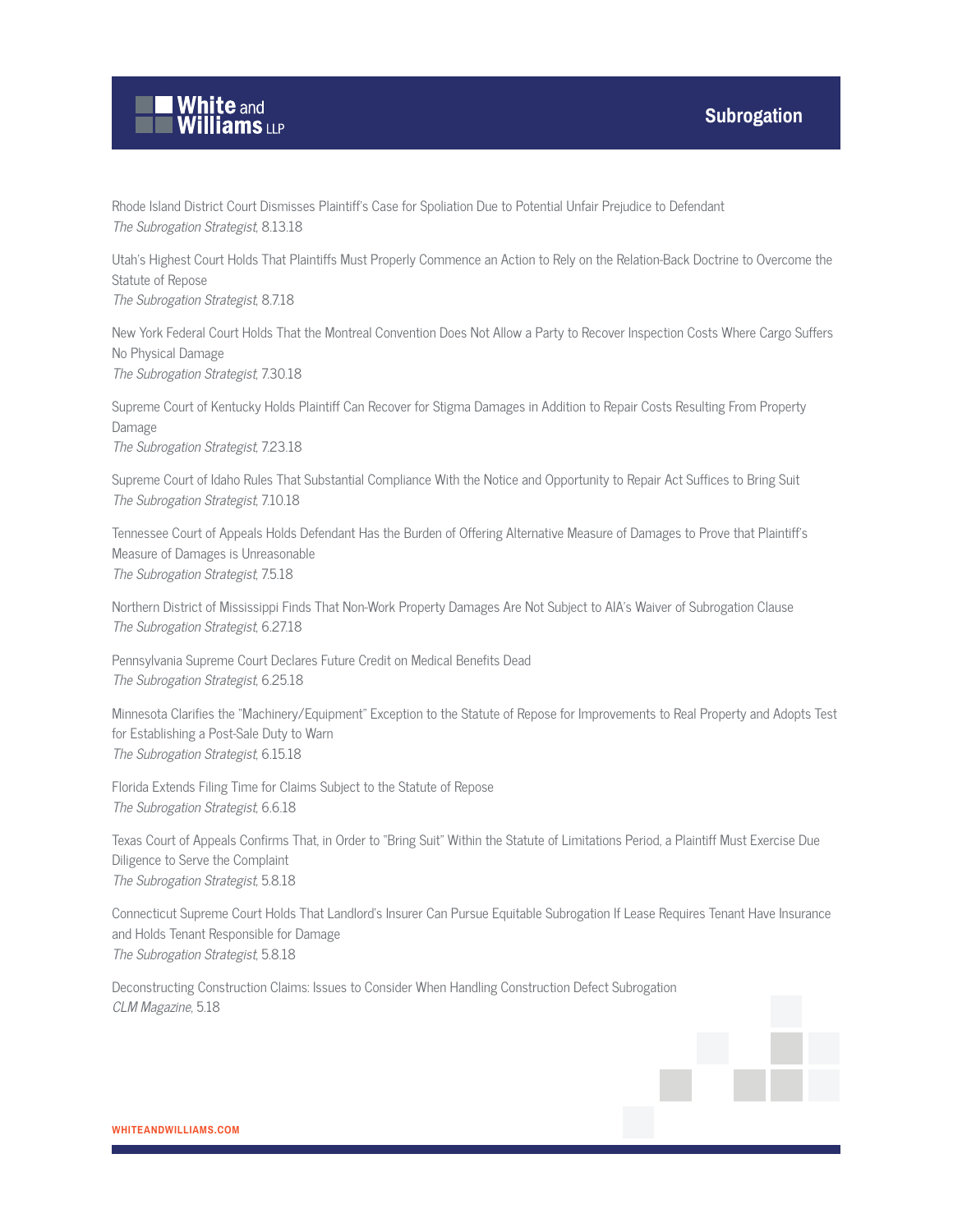

Holding Amazon Accountable: The Indecency of the Communications Decency Act Defense Subrogator, Spring 2018

New York's Court of Appeals Clarifies the Burden of Proof in Summary Judgment Cases The Subrogation Strategist, 4.16.18

Supreme Court Holds That the Tolling Statute Applicable to State Law Claims Subject to Federal Supplemental Jurisdiction Stops the Statute of Limitations Rather Than According Plaintiffs a Grace Period The Subrogation Strategist, 4.11.18

Florida Court of Appeals Clarifies How the Statute Governing Indemnification Provisions in Construction Contracts Applies The Subrogation Strategist, 3.20.18

Finding Plaintiff Intentionally Spoliated Evidence, the Northern District of Indiana Imposes Sanctions The Subrogation Strategist, 3.6.18

Utah's Supreme Court Addresses When an Insurer Can, Despite the Made Whole Doctrine, Proceed in Its Own Name The Subrogation Strategist, 2.7.18

California's Right to Repair Act Applies to Construction Defects Resulting in Either Economic Loss or Property Damage The Subrogation Strategist, 1.22.18

Supreme Court of Virginia Holds that Intentional Spoliation of Evidence is Required for an Adverse Inference Jury Instruction The Subrogation Strategist, 1.19.18

Investigating MIC: An Overview for Subrogation Professionals Evaluating Losses from Microbiologically Influenced Corrosion in Sprinkler Systems Subrogator, Fall 2017

Contract Terms Can Impact the Accrual Date For Florida's Statute of Repose The Subrogation Strategist, 10.12.17

House Bill Clarifies Start Point for Florida's Statute of Repose The Subrogation Strategist, 9.8.17

California Limits Indemnification Obligations of Design Professionals The Subrogation Strategist, 8.18.17

West Virginia Enacts "Innocent Seller" Legislation The Subrogation Strategist, 7.28.17

Beyond the Scope: In Some Jurisdictions, You May be Able to Argue that a Subrogation Waiver Clause Does Not Apply to Damaged Areas Outside the Scope of the Work in Construction Contracts Subrogator, 7.17

Applying the Statute of Repose for Construction Claims, Colorado's Supreme Court Finds Third-Party Claims Timely-Filed The Subrogation Strategist, 6.2.17

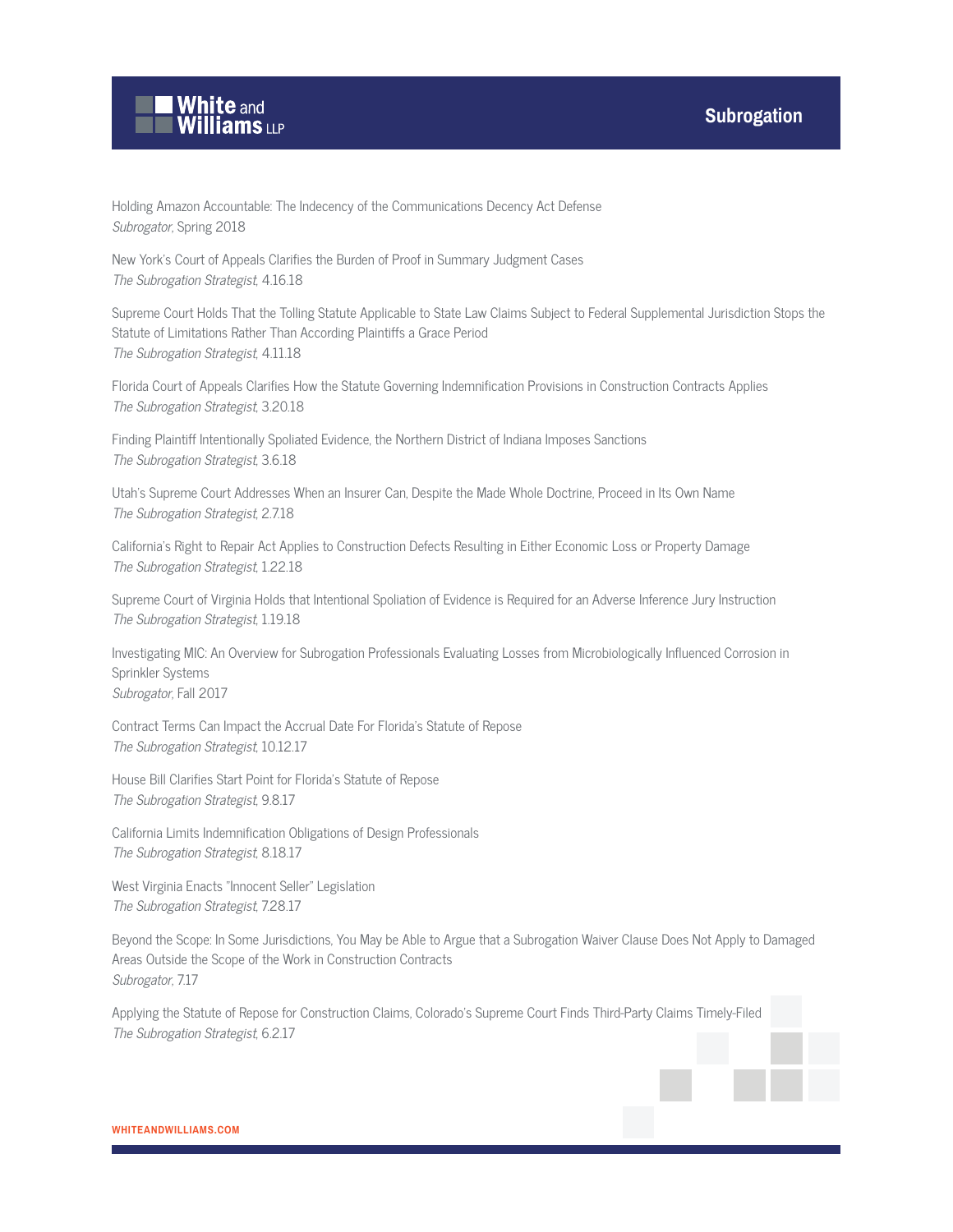

In Ohio, When a Subrogating Insurer is the Plaintiff, Defendants Should not File Contribution or Indemnification Claims Against the Insured The Subrogation Strategist, 5.11.17

United States Court of Appeals for the Sixth Circuit Holds That Kentucky's Economic Loss Rule Does Not Apply to Consumer **Transactions** The Subrogation Strategist, 4.19.17

New York Appeals Court Rekindles the Spark The Subrogation Strategist, 3.3.17

New Jersey's Entire Controversy Doctrine: A Cautionary Tale for Insurers The Subrogation Strategist, 2.24.17

Avoiding Split Decisions: The Pitfalls of Proceeding Separately from the Insured Subrogator, Winter 2017

Shall We Share: Balancing the Benefits of Joining Forces and the Risks of Potential Conflicts Subrogator, Winter 2017

Colorado's Court of Appeals Considers How the Statute of Repose Applies in Multi-Contractor Cases The Subrogation Strategist, 12.28.16

Subrogating Security: The Importance of Protecting Private Data Subrogator, Fall 2016

In New Mexico, There Can be More Than One Statute of Repose Accrual Date on Construction Projects The Subrogation Strategist, 11.15.16

In Georgia, a Waiver of Subrogation Clause is not an Exculpatory Clause That Must be Prominently Displayed The Subrogation Strategist, 11.15.16

Economic Loss Doctrine Bars Negligence Claim Against Building Company Owner, Individually The Subrogation Strategist, 10.20.16

Subrogating Products Liability Claims: A Law and Economics Analysis Subrogator, Spring 2016

Fire Causation: Spreading the Culpability Subrogator, Spring 2016

In Minnesota, a Tenant may, Depending on the Language of the Lease, be Liable to the Landlord for Property Damage to the Tenant's Apartment but not for Damage to the Rest of the Building The Subrogation Strategist, 6.2.16

Tennessee's Supreme Court Holds That Intentional Misconduct is not a Necessary Prerequisite for Spoliation Sanctions The Subrogation Strategist, 3.4.16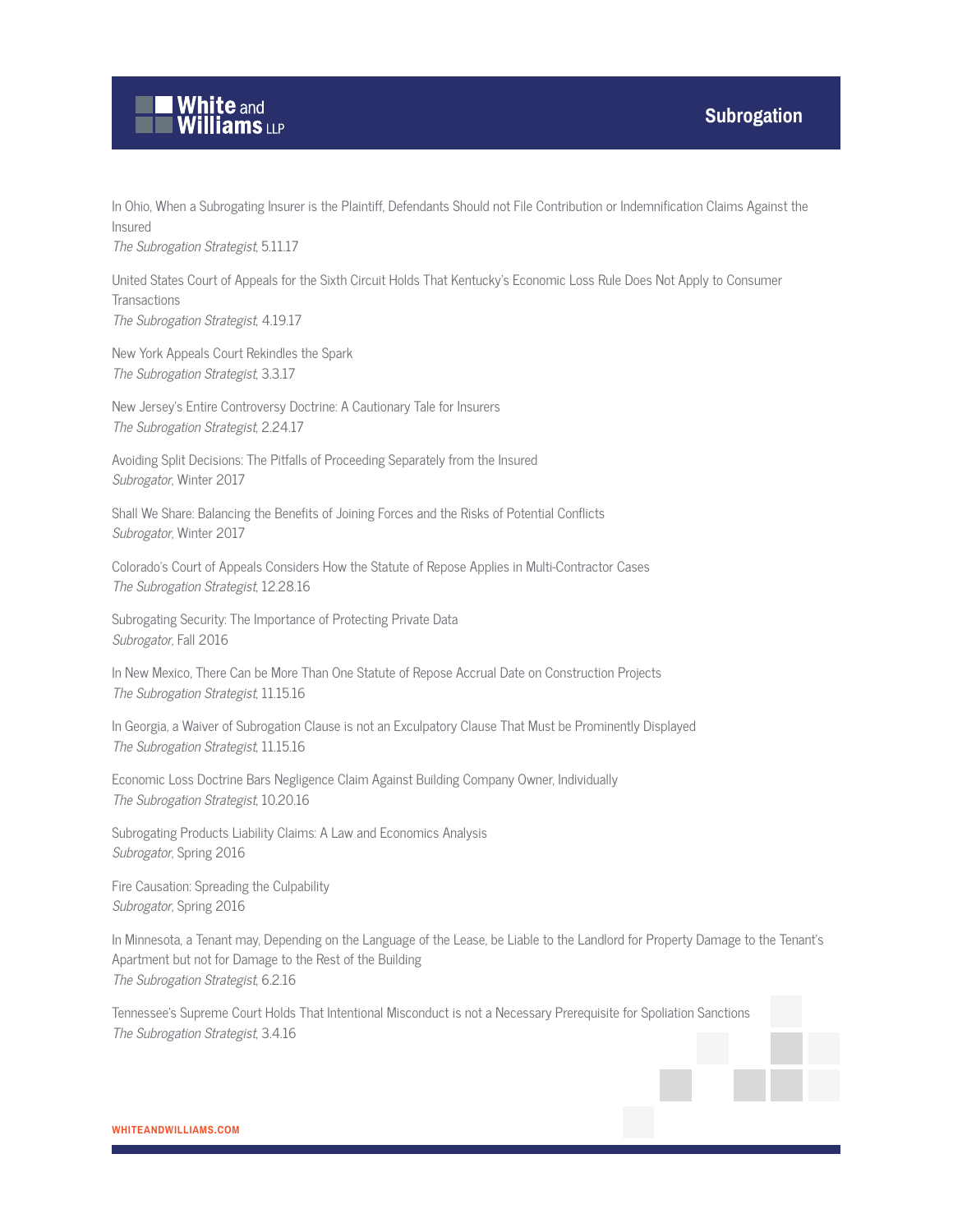

The Fourth Circuit Applies a Consequential Damages Exclusionary Clause and the Economic Loss Doctrine to Bar Claims by a Subrogating Insurer Seeking to Recover Over \$19 Million in Damages The Subrogation Strategist, 2.8.16

Pennsylvania Superior Court Holds That the Bilt-Rite Exception to the Economic Loss Doctrine Does Not Require an Express Representation The Subrogation Strategist, 12.17.15

In Florida, Exculpatory Clauses Do Not Need Express Language Referring to the Exculpated Party's Negligence The Subrogation Strategist, 9.22.15

California Homeowners Can Release Future, Unknown Claims Against Builders The Subrogation Strategist, 6.3.15

#### **EVENTS**

Leadership Ethics: Confronting Ethical Issue Case Studies Involving the Worker, Employer, and Carrier in Lien Recovery Litigation National Association of Subrogation Professionals, 2022 Spring Hybrid Conference, 3.17.22

Learning From Experience - Attorney Perspectives on Effective and Ineffective Expert Support to Build Your Case The Institute of Fire Science, March 16 - 17, 2022

Northern Virginia Joint Committee on Fire and Arson Investigation: Fire Investigator (1033) Recertification Virginia Department of Forensic Science – Northern Lab, 12.2.21

The Shield Surrounding Online Retailers - The Last 12 Months Webinar | The National Association of Subrogation Professionals, 9.14.21

Inspector Gadget: How Technology is Advancing Origin and Cause Investigations 2021 National Association of Subrogation Professionals Spring Conference, 3.26.21

Zoom® Your Way to Lien Recoveries! How Technology Can Efficiently and Cost Effectively Generate Successful Results 2021 National Association of Subrogation Professionals Spring Conference, 3.25.21

State Specific Subrogation Coast to Coast (Part 1 and 2) National Association of Subrogation Professionals Annual Conference, 11.17.20

Best Practices Reboot! An Industry Insider Panel and Attendee Discussion on Complex Relationships That Impact Lien Recoveries National Association of Subrogation Professionals Annual Conference, 11.17.20

Reverse Engineering: Forensic Alarm Science Investigations Yields Mission Critical Information for Subrogation Recovery National Association of Subrogation Professionals Annual Conference, 11.17.20

Fire Scene Safety Considerations in the Post-Fire Environment (Part 1 and Part 2) National Association of Subrogation Professionals, Annual Conference, 11.16.20

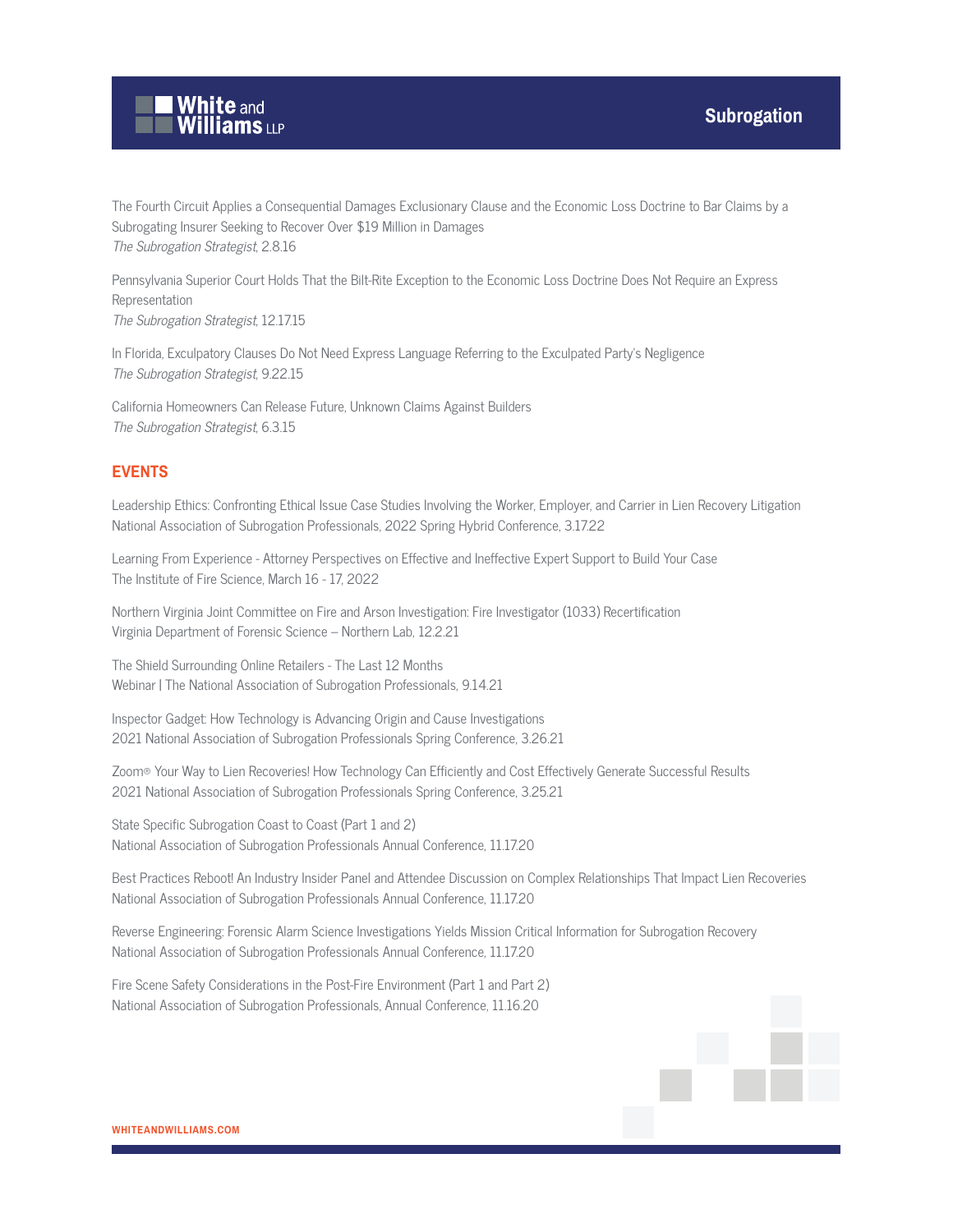



Romaine Calm: Lettuce Discuss Food Recalls and the Recoveries You've Been Leaving on the Table National Association of Subrogation Professionals Annual Conference, 11.16.20

Recovery and Beyond: The Past, Present and Future of Subrogation National Association of Subrogation Professionals Annual Conference, 11.16.20

How Subrogation Professionals and First-Party Claims Adjusters Can Work Together for Mutual Benefit The National Association of Subrogation Professionals Webinar, 9.8.20

The Shield Surrounding Online Retailers: An Update on the Prime Strategies Utilized by Cyber Stores The National Association of Subrogation Professionals (Webinar), 5.12.20

Don't Lose Your Head! Or Arm, Leg, or Other Body Parts: How Workers' Compensation Subrogation Professionals Can Still Obtain Lien Recoveries Despite Worker Error (Part 2) 2020 National Association of Subrogation Professionals Spring Conference Webinar, 4.24.20

Don't Lose Your Head! Or Arm, Leg, or Other Body Parts: How Workers' Compensation Subrogation Professionals Can Still Obtain Lien Recoveries Despite Worker Error (Part 1) 2020 National Association of Subrogation Professionals Spring Conference Webinar, 4.24.20

Buyer Beware - Lessons Learned from Recent Amazon Cases 2020 National Association of Subrogation Professionals Spring Conference (Webinar), 4.24.20

Giving Stronger Deposition and Trial Testimony IAAI - New Jersey Chapter (Atlantic City, NJ), 11.5.19

How NFPA 921 and NFPA 1033 Can Make Or Break Your Fire Loss Subrogation Claim National Association of Subrogation Professionals, Annual Conference (Washington, DC), 10.29.19

Best Practices for Effective Communications Between Carriers and Counsel: An Industry Panel Discussion on the Relationships and Issues that Lead to Successful Lien Recoveries National Association of Subrogation Professionals, Annual Conference (Washington, DC), 10.29.19

Unusual Checks and Balances – Proving Out-of-the-Ordinary Damage National Association of Subrogation Professionals, Annual Conference (Washington, DC), 10.28.19

No Stone Unturned: Finding Recovery When/Where You Didn't Think To Look National Association of Subrogation Professionals, Annual Conference (Washington, DC), 10.28.19

In Order to Form a More Perfect Union – How to Utilize the Public Sector Investigation to Support Your Case National Association of Subrogation Professionals, Annual Conference (Washington, DC), 10.28.19

Butt Out! Subrogating Careless Smoking Fires National Association of Subrogation Professionals, Annual Conference (Washington, DC), 10.28.19

Workers' Compensation Subrogation Federal Civil Practice – Tips and Real Case Study National Association of Subrogation Professionals, Annual Conference (Washington, DC), 10.28.19

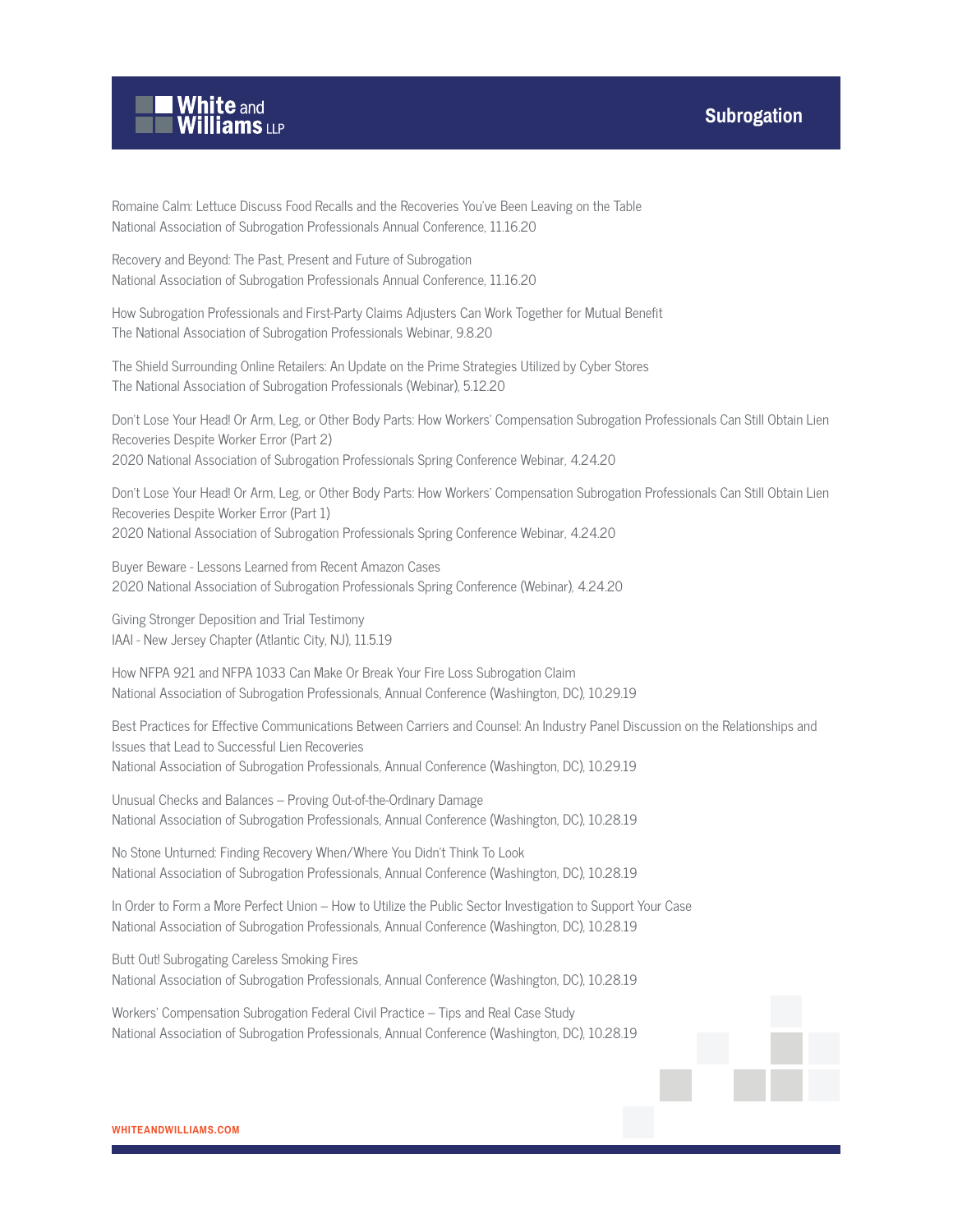

The Four Headed Monster – How to Satisfy all Four Elements of a Negligence Claim NEFCO Fire Investigation Evidence Lab Facility (Rochester, NH), 9.19.19

Fire Spread – Beyond Origin and Cause NASP Webinar, 9.17.19

To a Reasonable Degree of Certainty – An Attorney's Perspective on Effective (and Ineffective) Expert Support NEFCO Fire Investigation Evidence Lab Facility (Blackwood, NJ), 9.11.19

Investigating and Litigating Fire Loss Claims for Subrogating Insurance Carriers IAAI - Pennsylvania Chapter (State College, PA), 6.19.19

Site UnScene: Strategies for Claims Investigations with Challenging Site Requirements or Limited Evidence Subrogation Social (Waltham, MA), 5.30.19

Game of Rooms – Strategies for Conquering Your Next Mediation CLM Webinar, 4.24.19

NASP 2019 Subrogation Litigation: Skills & Management Conference NASP Spring Conference (Rancho Mirage, CA), 3.28.19

Game of Rooms - Strategies for Conquering Your Next Mediation NASP Webinar, 3.19.19

Giving Stronger Deposition and Trial Testimony IAAI - Indiana Chapter (South Elgin, IL), 3.6.19

Podcast: Strategies for Conquering Your Next Mediation National Association of Subrogation Professionals, Fall 2018

D.O.T. Your I's and Cross Your T's: Maximizing Your Workers' Compensation Subrogation Lien Recoveries in Transportation Industry Related Accidents NASP Annual Conference, Orlando, FL, 11.13.18

The Shield Surrounding Online Retailers: An Update on the Prime Strategies Utilized by Cyber Stores to Deflect Accountability NASP Annual Conference (Orlando, FL), 11.12.18

Necessary Evil or Blessing in Disguise? How Working With Claimant's Counsel Can Avoid Potential Reimbursement Hazards and Maximize Your Lien Recovery NASP Annual Conference, Orlando, FL, 11.12.18

Effective Deposition and Trial Testimony International Association of Arson Investigators (Indianapolis, IN), 8.20.18

The Breaking Point: Managing Expenses with Low-Valued Subrogation Cases CLM Webinar Series, 5.9.18

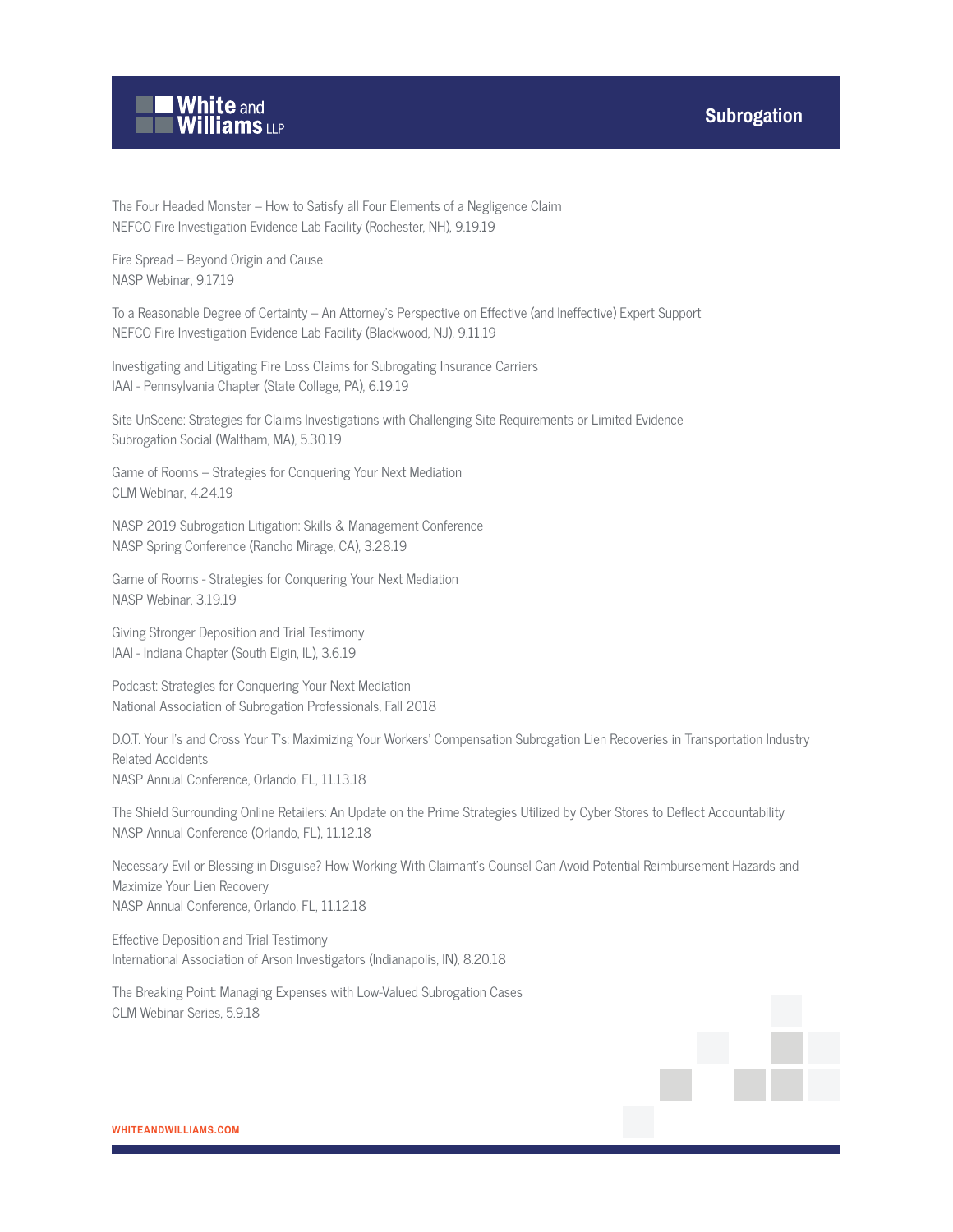

Expert Witness Courtroom Testimony Course International Association of Arson Investigators (IAAI), 4.18.18

Don't Get Burned! The Causes And Effects Of Burn Injury Claims NASP Subrogation Litigation: Skills & Management Conference, New Orleans, LA, 3.23.18

Standard of Care in Fire Loss Litigation NASP Subrogation Litigation: Skills & Management Conference (New Orleans, LA), 3.22.18

Identification of Critical Issues in the Early Stages of the Subrogation Investigation NEFCO Fire Investigations (Rochester, NH), 3.15.18

Fire Scene Safety, Preservation, and Relationships: Three Keys to a Safe and Successful Fire Investigation NASP Annual Conference (Austin, TX), 11.7.17

Y'all Come Back Now, Ya Hear? How to Best Leverage Evidence of Product Recalls In Your Product Liability Claims National Association of Subrogation Professionals, Annual Conference (Austin, TX), 11.7.17

Missing in Action! What is the Reasonable Person? A New and Improved Method of Engineering Failure Analysis And Cause Determination To Assist Worker's Compensation Subrogation Professionals In Obtaining Successful Lien Recoveries NASP Annual Conference, Austin, TX, 11.6.17

Symbiotic Recovery Success: An Interactive Case Study To Max Out Your WC Subrogation Recoveries Through Effective Insurer And Counsel Collaboration NASP Annual Conference, Colorado Springs, CO, 10.24.17

What Happens After Suppression? Burlington County Fire Marshal's Association (Westampton, NJ), 9.28.17

Litigating Fire Losses: What Origin and Cause Consultants Should Know International Association of Arson Investigators (Ames, Iowa), 9.14.17

Depositions: Goals, Strategies, and Pitfalls Live Burn to Learn (Coatesville, PA), 9.8.17

Live Burn to Learn County of Bergen Department of Public Safety (Mahwah, NJ), 5.12.17

Multiple Employer Worksites: Overcoming the Challenges and Issues Presented NASP Subrogation Litigation: Skills & Management Conference, Scottsdale, AZ, 4.28.17

Emerging Trends in Water-Related Construction Defect Litigation National Association of Subrogation Professionals – Subrogation Litigation Skills and Management Conference (Scottsdale, AZ), 4.27.17

Investigating and Litigating Fire Losses for Subrogated Insurance Carriers International Association of Arson Investigators International Training Conference (Las Vegas, NV), 4.17